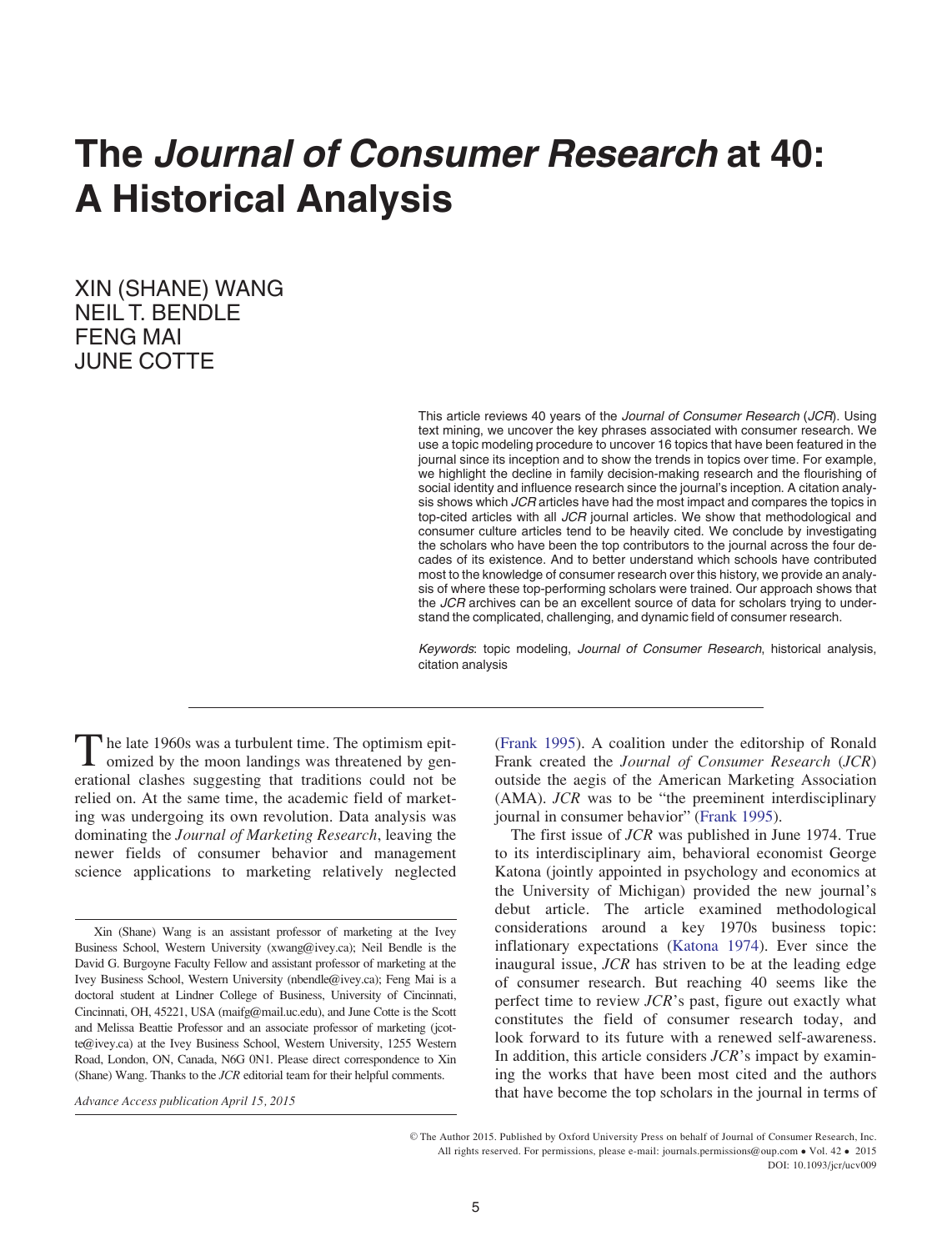number of publications. We reveal the ebb and flow of consumer research topics over the years and how the topics covered in the most cited articles differ from the average article.

# REVIEWING 40 YEARS OF THE JOURNAL OF CONSUMER RESEARCH

Our research covers the first 40 years of JCR from June 1974 to April 2014. The field of consumer research has blossomed in this time. From its emergence in the early 1970s, consumer research is now the most popular area of specialization among those seeking jobs in marketing departments. In 2014, 44% (and in 2013 56%) of PhD students who reported accepting an academic post in a marketing department classified themselves as consumer behavior researchers ([Dingus, Mellema, and Langan 2013](#page-12-0); [Mellema,](#page-13-0) [Mills, and Fox 2014](#page-13-0)). Furthermore, the AMA shows JCR as the journal contributing most to early career success for scholars in marketing departments. According to the AMA, in 2014, 14 (in 2013, 17) articles had already been published in JCR by marketing faculty applicants before they entered their first post in academia, far exceeding those for any other journal targeted by these scholars ([Dingus et al. 2013;](#page-12-0) [Mellema et al. 2014\)](#page-13-0).

Growth in the number of consumer behavior researchers created pressure on the journal to publish more research that triggered the move from four to six issues a year for volume 34 (2007–8). Of course, the published articles only show a small part of the work because JCR has maintained an "overall historical rejection rate of approximately 90 percent" ([Journal of Consumer Research](#page-13-0) 2014). In this burgeoning research area, the burden of editorship increased, leading to the pursuit of various forms of coeditorship over the years. As a result, many renowned researchers in the field have been involved in the editorial direction of the journal over the past 40 years.

The journal has maintained its quality, preserving its reputation as a top-tier journal focused on consumers and consumption. Throughout its history, JCR has sought to maintain its own identity. John Deighton (editor from 2005 to 2011) stated that, in contrast to the other top-tier journals that scholars in marketing departments traditionally target, "JCR is not part of the drive to the center" [\(Deighton](#page-12-0) [2007\)](#page-12-0). The current editorial team describes the journal as having tripartite aims. Namely, JCR aims to "publish work on the broad spectrum of consumer behavior, publish work that contributes to conversations across a range of disciplines, and publish research that is impactful" [\(Dahl et al.](#page-12-0) [2014\)](#page-12-0).

Of course, we are not the first to see the potential value in a historical review of a journal. In the field of marketing, recent years have seen the Journal of Marketing Research [\(Huber, Kamakura, and Mela 2014\)](#page-13-0) and

Marketing Science [\(Mela, Roos, and Deng 2013\)](#page-13-0) use historical techniques to examine the progress of their journals. Our focus on consumer research is unique, but we also make some important methodological advances over the prior work. As we will explain, we go beyond key words supplied by authors to analyze the content of abstracts using advanced text-mining techniques while also using a new-to-the-field probabilistic topic modeling approach.

# Textual Analysis and Understanding the Journal of Consumer Research

The archives of JCR are an incredibly rich source of data. We do not need to ask consumer researchers what they think makes for a great journal article because we can assess this empirically in several ways. First, we can explore what research has been published over the decades, showing which articles made it into the elite 10% of all submitted manuscripts. Second, we can see what topics have proven to be impactful, in the sense of being heavily cited by other researchers. (Citations are not the only way of assessing impact, but this is a popular method.) With a historical analysis we do not merely wish to see what was popular when it was published, but which topics proved resilient and important over the years. Third, we can determine the scholars most successful in their publishing efforts. We can also tie these scholars to their PhD-granting institution to see which schools have contributed most to JCR through training these successful scholars. Finally, JCR's archives allow us to see the ebb and flow of topics in JCR, demonstrating how the discipline has evolved.

An interesting feature of JCR that sets it apart from other top-tier journals that marketing- and consumer-focused scholars might read is that *JCR* has not used key words until recently to describe articles. Thus the key word analysis techniques that are often highly insightful for historical reviews ([Mela et al. 2013\)](#page-13-0) cannot be used to examine the history of the JCR. JSTOR does generate its own key terms, but these lack the richness of description that our specialized text mining can achieve. We text-mine the article abstracts to isolate noun phrases, a small collection of words that share a common meaning. Our text mining, in extracting the noun phrases, allows us a more contextualized view of the topics that have proved important in JCR.

#### DATA

The data used in this analysis include all articles published in JCR from its inception in June 1974 through to April 2014. This covered 40 volumes in total and represented a total of 2031 articles. However, we omitted from the analysis articles that did not have abstracts. These include editorials, some research notes, and commentaries on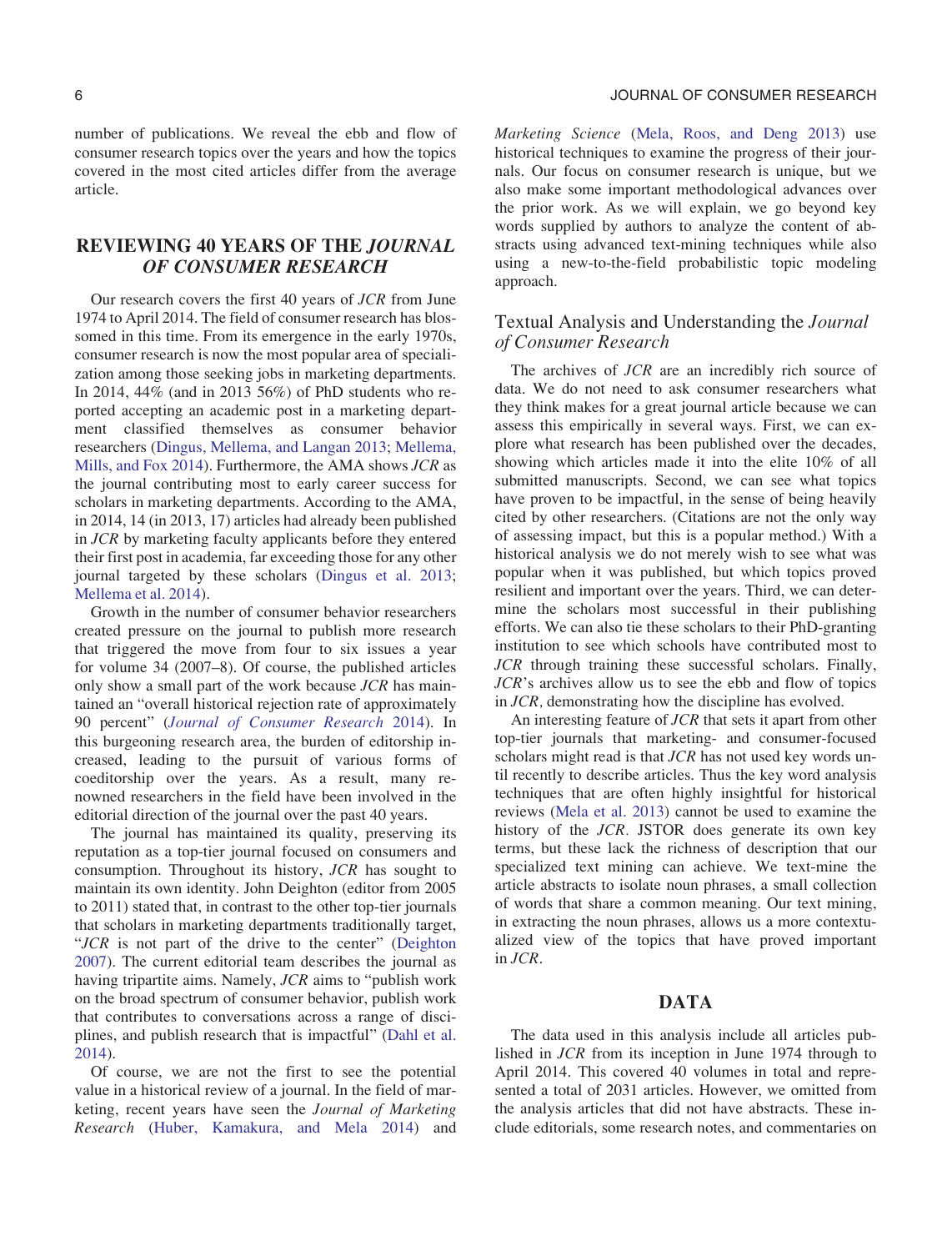#### WANG ET AL. 7

research articles by other scholars. The remaining 1875 articles became our review data set. For each article our data come from the following two sources:

- 1. JSTOR Data for Research (dfr.jstor.org) provides us with article metadata such as Title, Abstract, Author(s), Volume, Issue, and Publication Date. In addition, we obtained word frequencies, key terms, and ngrams that can be utilized for conducting analysis of document-level data. (An ngram is n items of text that are contiguous.)
- 2. Citation data for each article, by year, was gathered from Thomson Reuters Web of Science. Note this is a more conservative measure than the Google Scholar count and so estimates lower levels of citations. Google Scholar uses a wide range of publications including theses and books, whereas Web of Science focuses only on a much smaller set of peer-reviewed content.

Over the last 40 years, the average JCR article in our analysis (i.e., the 1875 full articles with abstracts) was cited 66.1 times. There is considerable skew in the data because some articles have extremely high levels of citations relative to the average. The standard deviation is 108.3, the median number of citations is 34.0, and the modal number of citations is zero. (However, articles with zero citations are typically articles published recently, and so they may be expected to receive citations given time to influence the work of other scholars.) There were a total of 123,867 citations up to December 2014 when our data were captured.

#### ANALYSIS AND RESULTS

### Topic Popularity

Our research advances the field of historical analysis of journals focused on consumers and marketing by using text mining of the abstracts for key noun phrases and probabilistic topic modeling. Previous historical research in Marketing Science [\(Mela et al. 2013](#page-13-0)) focused on investigating the key words as given by authors. This is informative but risks authors offering key words that might appeal to the latest trends. The terminology in fashion may miss the connections between current approaches and the work of pioneering predecessors. We go beyond this by analyzing the text in the abstracts themselves, and so our text-mining approach uncovers the topics that the authors use without relying on authors to identify them.

Another historical analysis of the Journal of Marketing Research ([Huber et al. 2014](#page-13-0)) used text-mining techniques, but we advance the field by using a latent Dirichlet allocation (LDA) approach. This approach uncovers the relationship between articles by uncovering which articles address similar topics. LDA allows us to reveal the hidden

structure of the work. We can see what proportions of each abstract addresses which topics. Understanding the proportions of topics in each abstract also allows us to map the ebb and flow of topics over time.

An overarching purpose of this analysis is to retain the most important noun phrases while eliminating the common but uninformative ones that may be expected in JCR such as "research" or "consumers." We analyze the abstracts using an approach to historical analysis that is new to journals in this field. Specifically, we used Natural Language Toolkit, a language platform, and TextBlob, a library of tools, to extract noun phrases from the article's abstracts. For these noun phrases, we calculate the term frequency-inverse document frequency (tf-idf). The tf-idf reflects the most common terms in the abstract relative to how widely the term is generally used in the entire data set of JCR abstracts. This procedure gives us terms that were unexpectedly likely to be used in the abstract compared to their general usage in all the text that we analyze. This is more illuminating than simply viewing frequently used terms in the abstract because the most commonly used terms are typically uninformative common words such as "the" or "be." Our text mining of all the abstracts from the last 40 years produced a list of the top 15 noun phrases from each article.

#### Changing Popularity Over Time

How the journal has changed over time is of great interest to consumer research historians. We therefore took the 40 most popular noun phrases for each 10-year period and created word clouds [\(figure 1](#page-3-0)). A word cloud allows noun phrases that have occurred with a greater frequency to have greater size and a more arresting color, allowing for easy identification of the most significant noun phrases over the years and a visual inspection of changes over time.

It is interesting to see the ebb and flow of areas of interest in consumer research. Child was a highly visible noun phrase in early research but has declined in relative prominence. That said, terms related to children do feature in all the decades, showing that issues around consumption by young people remain an important part of the journal's focus. Interestingly, field experiment was featured in the first 10 years of the journals. The recent prominence of field studies suggests we might be seeing a return to a technique that has been part of the repertoire of consumer researchers from the early days of the discipline. Interesting historical points arise. For example, one can see the emergence of conjoint analysis in the early years of the journal. Research on advertising rises to prominence in the period 1984–94, only to decline in recent years as product evaluation has gained relative focus. It is also possible to detect a growing theoretical focus in the journal over the years. Methodologically related terms (e.g., procedure,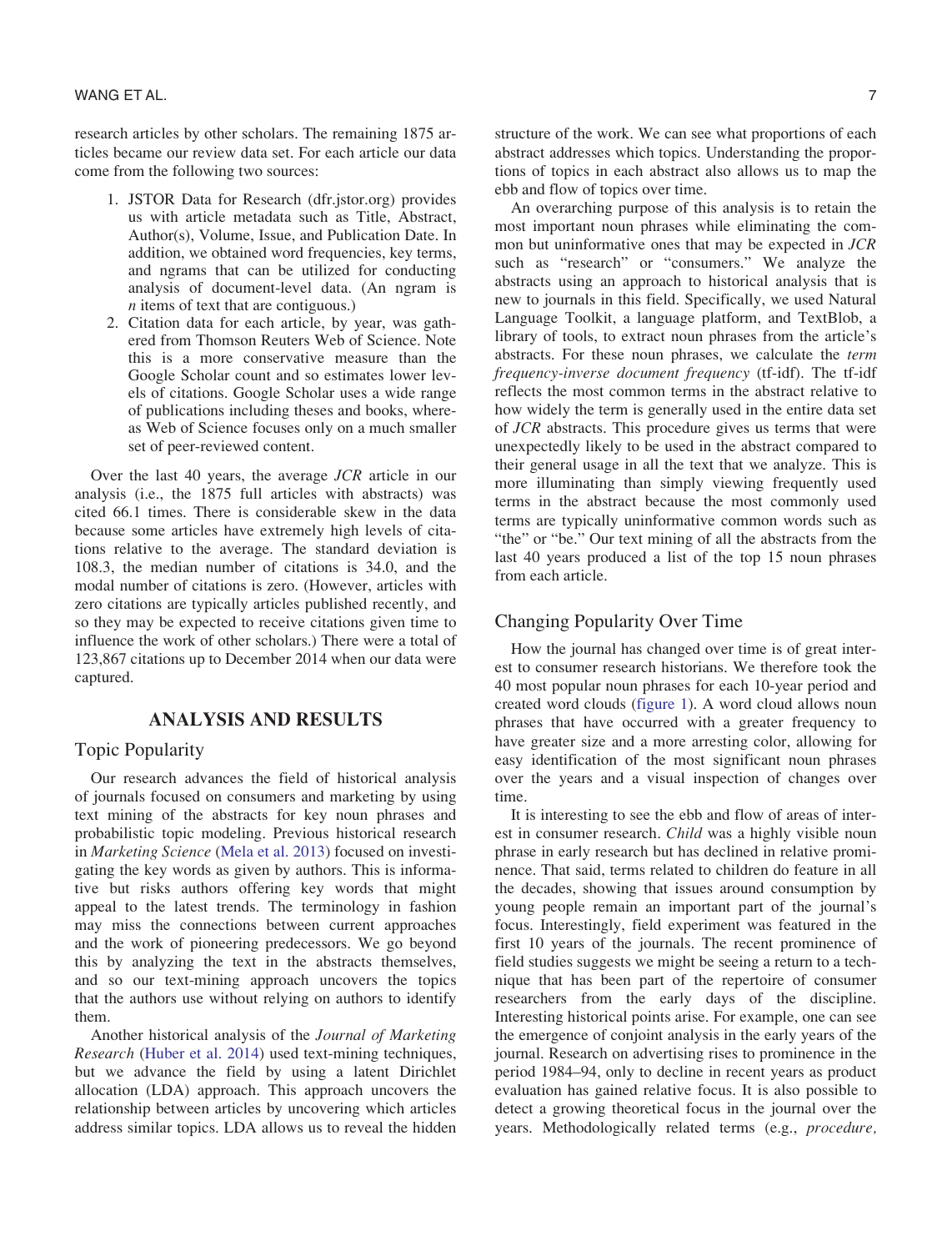#### FIGURE 1

#### WORD CLOUD OF THE 40 MOST COMMON NOUN PHRASES IN JCR, 1974–2014

1984 to 1994

<span id="page-3-0"></span>1974 to 1984 significant difference product category consumer decision making television cognitive response information processing demand application empirical satisfaction important role empirical test consumer choice <sup>issue</sup> **consumer behavior**<br>new product **child** term determinant effectiveness field experiment family life cycle<br>family life cycle<br>experience context laboratory experiment prediction usefulness characteristic television advertising conjoint analysis methodology demographic characteristic future research

1994 to 2004 product involvement persuasion consumer knowledge language individual difference choice task cognitive resource consumer response new product agent reliance consistent consistent brand<br>culture price benefit product category available alternative memory positive effect advertising judgment mood<br>regret child choice possession positive mood consumption object product evaluation experiment accessibility attribute information boundary condition negative emotion behavioral intention **negative information** attractiveness persuasion knowledge theoretical framework

consumption experience hehavioral intention product quality individual difference affective response indirect effect experiment child purchase decision field study possession consumer research exposure reference price commercial inference product category attention ad hispanic **SING** CONSUMER 'S

jcrproduct evaluation cognitive elaboration consumer response attitude laboratory experiment cognitive response relative influence choic advertisement empirical study<br>brand attitude buyer rand attitude buyer<br>memory proposition<br>new product<br>itudinal iudament attitudinal judgment

conceptual model 2004 to 2014 alternative explanation consumer decision information processii<br>boundary condition consumer judgment information processing advertise consumer choice indulgent choice self-control social exclusion goal pursuit effort childobject **consistent** assortment emotion bias product evaluation purchase firm brand goal attainment<br>assimilation effect field studyproduct choice<br>comparison **MONEY** consumption endowment effect attention endowment errect donstrual level theory<br>consumption experience<br>subsequent task cognitive load cognitive resource construal level

evidence) seem to give way to more theoretical terms (e.g., construal-level theory, goal pursuit).

The overarching story seems to be one of consumer research widening and diverging in its focus while simultaneously narrowing the scope of individual inquiries. In the first decade a small number of quite general phrases—consumer behavior and consumer research feature heavily, suggesting consumer research had yet to clearly divide into areas of specialization. The most recent decade of JCR, however, suggests a proliferation of areas of focus in the journal. A larger number of more specific terms—field study, choice, brand, and product feature heavily. In addition, the word clouds depict a move from terms that are more layperson friendly (such as satisfaction, child, and consumer choice) toward terms

that are more theoretical, academic, and, dare we say it, more jargon laden (such as endowment effect, construal level, boundary condition, and conceptual model). Together, we suggest these changes seem visually to suggest a move away from generalist inquiries of how consumers behave (e.g., evidence, prediction, procedure, empirical, methodology) to move specialist, largely psychologically based inquiries (e.g., goal attainment, contrast/assimilation effects, social exclusion, cognitive resource).

So topics have changed and diverged over the history of the journal. This is to be expected, of course, as interests wax and wane. However, this analysis cannot probe the importance and lasting impact of topics. We turn to this question now.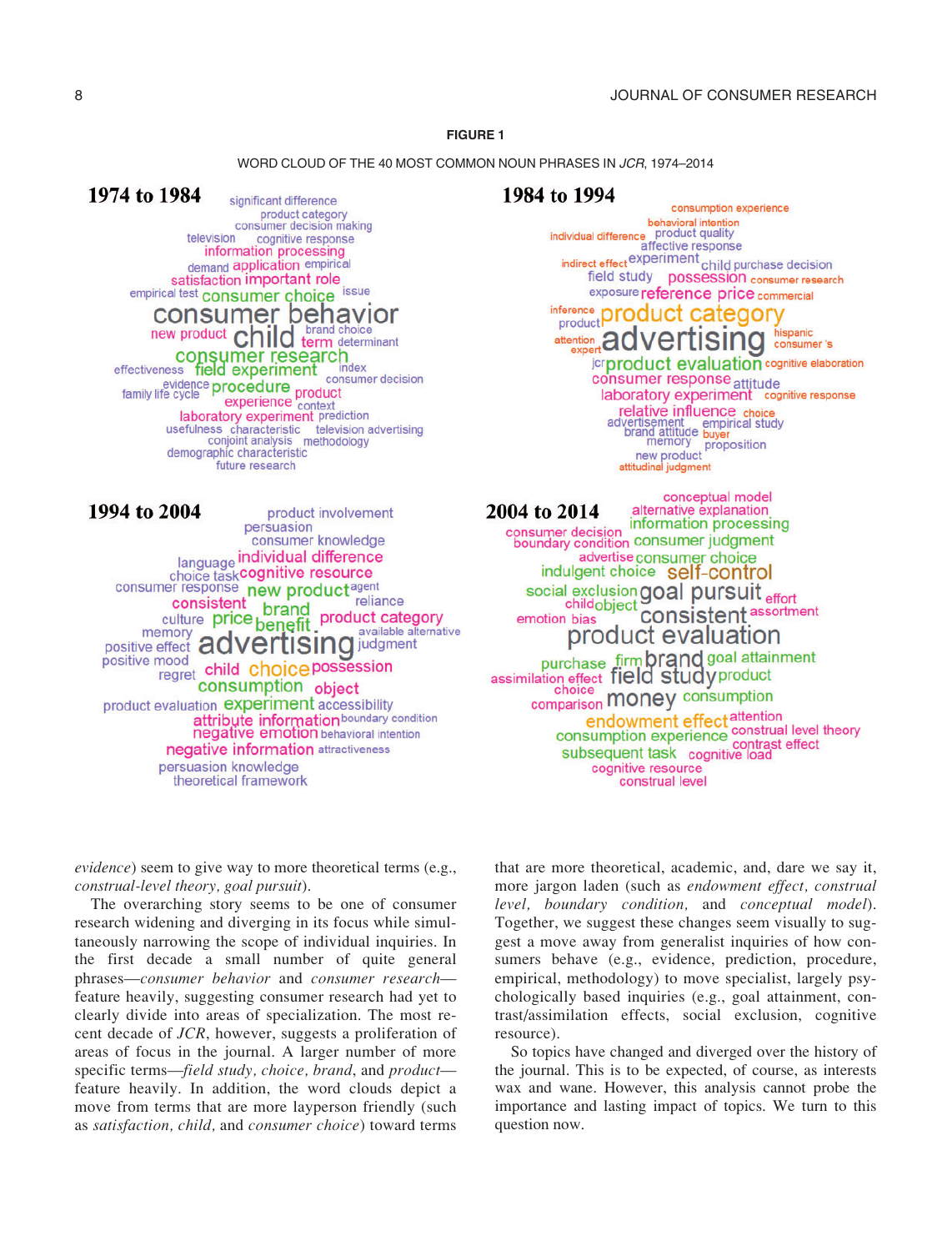# A DETAILED LOOK AT RESEARCH TOPICS IN JCR

### Topic Modeling

We next analyze the topics that have featured in  $JCR$ 's history. To assess these from 40 years of abstracts we use a probabilistic topic modeling procedure, a LDA approach. (For a nontechnical explanation of such modeling, see [Blei](#page-12-0) [2012.](#page-12-0) A technical [appendix](http://jcr.oxfordjournals.org/lookup/suppl/doi:10.1093/jcr/ucv009/-/DC1) for our work is also available.) Using the data set of abstracts for all JCR articles, we uncover the hidden (latent) structure of the articles. We looked for three parts to the hidden structure: (1) We searched for a relatively small set of topics (how we determined the precise number is explained later). For example, a topic might be social identity and influence or persuasion. (2) Each article can be seen as a mixture of the topics that our model uncovers. For example, when we review an abstract, the model might judge it to have considered how emotions impact decisions about family budgeting. The article would be classified as a mixture of both the emotional decision-making and family decision-making topics, with the precise mix determined by how heavily each abstract is weighted toward each topic. (3) The model also creates an assignment of specific words from each featured topic to the article. For example, articles dealing with the topic methodological issues use the words validity, structure, and *alternative* with much greater frequency than articles that focus on other topics.

The idea behind the probabilistic approach is that we imagine that articles were generated randomly from a hidden structure [\(Griffiths and Steyvers 2004\)](#page-12-0). (Imagine consumer research being written by monkeys drawing words randomly from urns, with the urns as the hidden structure.) Our probabilistic topic model uses the Dirichlet distribution to estimate the probability of any given hidden structure having been used to generate an abstract with the words we see. The model thus uncovers the hidden structure most likely to have generated the data that we observe. Superior models are those that generate data relatively similar to the actual data.

This approach utilizes the idea that each article is composed of a mixture of different topics, and each topic has certain words associated with it. For example, one topic has words such as social, identity, and group most closely associated with it. The topics are unnamed in the model, but after reviewing the words associated with each topic, we named each topic to ease the reader's understanding. For example, our topic most associated with the words social, group, and identity, we named social identity and influence given the words most heavily associated with it.

The number of topics judged to be represented in the hidden structure was found by minimizing perplexity. To do this our program splits the data into two subsets.

The first subset is used to create a training model explaining the topic structure. The effectiveness of this model is then evaluated on the second subset of the data. We wish to minimize perplexity, which is the surprise that the training model registers. Surprise is the number of equally probable word choices in the evaluation subset of the data; this represents instances where our model is not confident of its prediction. The computed average of how surprised the model was by the words in the second half of the document is recorded, and the model with the lowest number of surprises was chosen.

Our model identified the 16 topics shown in table 1 with their most representative terms and the name we have assigned to each topic.

The model identifies words specifically associated with each topic. These are words with a much higher probability of occurring in articles related to that topic compared to their average chance of appearing across all the data. This allows us to ignore common words, for example, "the," "a," and "we," which are widely used within all abstracts and so not specifically related to any topic. We detailed the 20 most representative words for each topic and ranked them from most to least representative. Several words were representative of more than one topic, leading to only 235 unique words across the 16 topics. For example, evaluation is found in the memory, contextual effects, and satisfying customers topics. [Figure 2](#page-5-0) shows the words associated with each topic. We can see the weight of representativeness of the word in relation to the topic by the size of the horizontal bar. The larger the bar, the more we should expect to see the word occurring in work on that topic. Thus search is highly representative of the search topic, and we should expect to see it regularly in research on the topic. Variety is moderately representative of the search topic, whereas ambiguity is only mildly representative of the topic.

TABLE 1

JCR TOPICS, 1974–2014

| Top Three Terms in Topic           | Name Assigned to Topic              |
|------------------------------------|-------------------------------------|
| Validity, Structure, Alternative   | Methodological Issues               |
| Social, Identity, Group            | Social Identity and Influence       |
| Time, Cost, Resource               | <b>Resource Constraints</b>         |
| Price, Risk, Seller                | <b>Buying Process</b>               |
| Meaning, Social, Cultural          | Consumer Culture                    |
| Response, Exposure, Advertisement  | Advertising                         |
| Price, Reference, Purchase         | <b>Price and Price Associations</b> |
| Child, Television, Age             | Consumption by Children             |
| Emotion, Experience, Emotional     | <b>Emotional Decision Making</b>    |
| Memory, Recall, Cue                | Memory                              |
| Goal, Health, Food                 | Self-Control and Goals              |
| Search, Set, Option                | Search                              |
| Family, Household, Wife            | <b>Family Decision Making</b>       |
| Persuasion, Message, Processing    | Persuasion                          |
| Context, Option, Preference        | <b>Contextual Effects</b>           |
| Satisfaction, Experience, Language | <b>Satisfying Customers</b>         |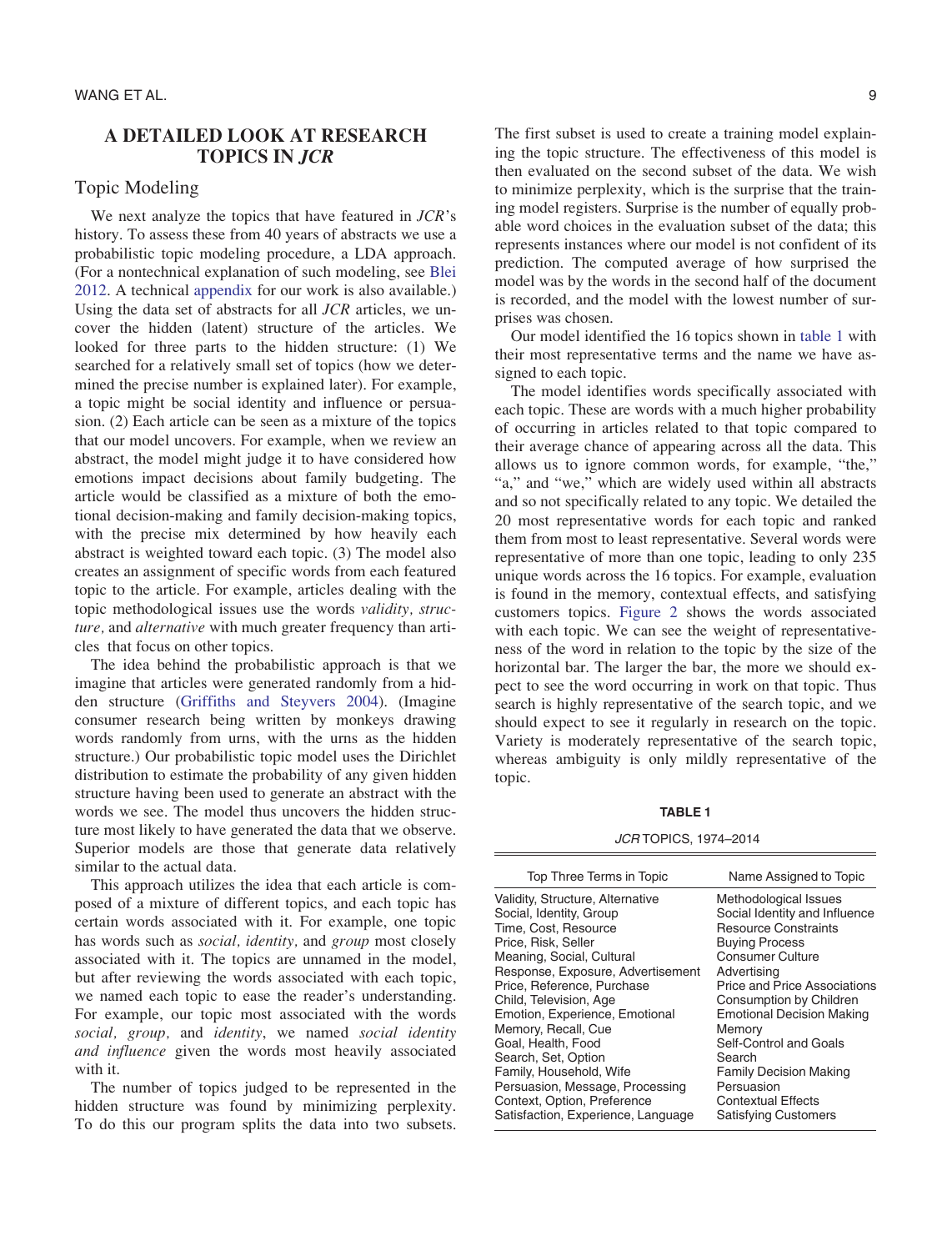#### <span id="page-5-0"></span>Advertising **Consumption by Children Buying Process Consumer Culture** Weight Weight Weight Weight Words Words Words Words price<br>seller<br>buy<br>buying<br>purchase<br>photostrompulsive<br>valuation<br>receive response<br>exposure<br>advertisement<br>cognitive<br>claim meaning<br>social child<br>television social<br>cultural<br>possession<br>culture age<br>commercial adult ciami<br>stimulus<br>affect<br>belief gift<br>identity young<br>difference difference<br>older<br>amily<br>adolescent<br>children<br>processing<br>elderly<br>viewer<br>stategy<br>memory<br>maxorience rdentity<br>experience<br>ideology<br>context<br>practice<br>critical belief<br>direct<br>celebrity<br>frame<br>conditioning<br>affective perceive<br>offer<br>touch critical<br>offer<br>materialism<br>draw<br>understand<br>interview outcome<br>difference<br>personality media<br>favorable change<br>repetition<br>mediate personality<br>perception<br>demand<br>ownership<br>possession experience<br>cognitive memon  $m<sub>e</sub>$ evaluative material **Contextual Effects Emotional Decision Making Family Decision Making** Memory Weight Weight Weight Weight Words Words Words Words family<br>household<br>wife context emotion memory emotion<br>experience<br>emotional<br>feeling<br>affective option<br>preference recall  $CUB$ cue<br>processing<br>subject<br>inference<br>reference<br>reference<br>category<br>condition<br>context<br>cxpert mood<br>level time<br>energy processing<br>focus<br>versus outcome<br>affect<br>preference role<br>expenditure<br>life life<br>purchase<br>income<br>change<br>pattern<br>economic<br>work regret<br>focus<br>future reason comparison<br>alternative alternative<br>experience<br>affect<br>involvement<br>self-construal<br>impact<br>task<br>moderate<br>moderate ruture<br>reaction<br>response<br>distance expert<br>lead<br>cognitive<br>similarity work<br>activity<br>characteristic<br>difference impact<br>anticipate role<br>state nieren<br>home<br>relative factor reward base commitment cycle form occur **Methodological Issues** Persuasion **Price and Price Associations Resource Constraints** Weight Weight Weight Weight Words Words Words Words validity<br>structure<br>alternative price<br>reference<br>purchase<br>discount nersuasion time persuasion<br>message<br>processing<br>elaboration cost<br>resource money<br>purchase<br>bias construct quality<br>change measurement cue<br>affect base<br>difference<br>design<br>behavioral affect<br>impact<br>appeal<br>source<br>thought<br>persuasive<br>metorical<br>metorical bias<br>opportunity<br>spatial<br>spatial<br>failure<br>shopping<br>field category<br>level level<br>perception<br>store<br>perceive<br>subject<br>estimate<br>impact dimension<br>reliability<br>procedure procedure<br>cognitive<br>compare<br>assess<br>level mental visual payment impact<br>number resource event resource<br>versus<br>argument<br>intention<br>figure<br>enhance number<br>expectation<br>context<br>time<br>multiple<br>hypothesis Ferent<br>distance component<br>application<br>utility budget<br>benefit<br>future **Self-Control and Goals Satisfying Customers** Search **Social Identity and Influence** Weight Weight Weight Weight Words Words Words Words satisfaction<br>experience<br>language<br>service<br>performance<br>processing<br>word<br>word<br>expectation social<br>identity search goal<br>health set set<br>alternative<br>preference<br>category<br>choose food<br>self-control group<br>purchase action<br>pursuit<br>control role role<br>interpersonal<br>bargaining<br>opinion<br>communication

greater<br>situation<br>intention

progress<br>consume

consume<br>eating<br>focus<br>subsequent<br>package<br>small

attention

plan<br>failure

lead

system<br>normative

response<br>source

presence

norm<br>threat

power power<br>stereotype<br>socially

variety<br>item

task strategy<br>uncertainty

uncertain<br>change<br>purchase<br>seek<br>subject<br>ambiquity

nem<br>assortment<br>feature<br>consideration

word<br>expectation<br>raming<br>schema<br>affect<br>hecoice<br>perceive<br>memory<br>customer<br>sound<br>sculling<br>sculling

quality<br>duration<br>disconfirmation

#### FIGURE 2

#### THE REPRESENTATIVENESS OF TERMS WITHIN EACH TOPIC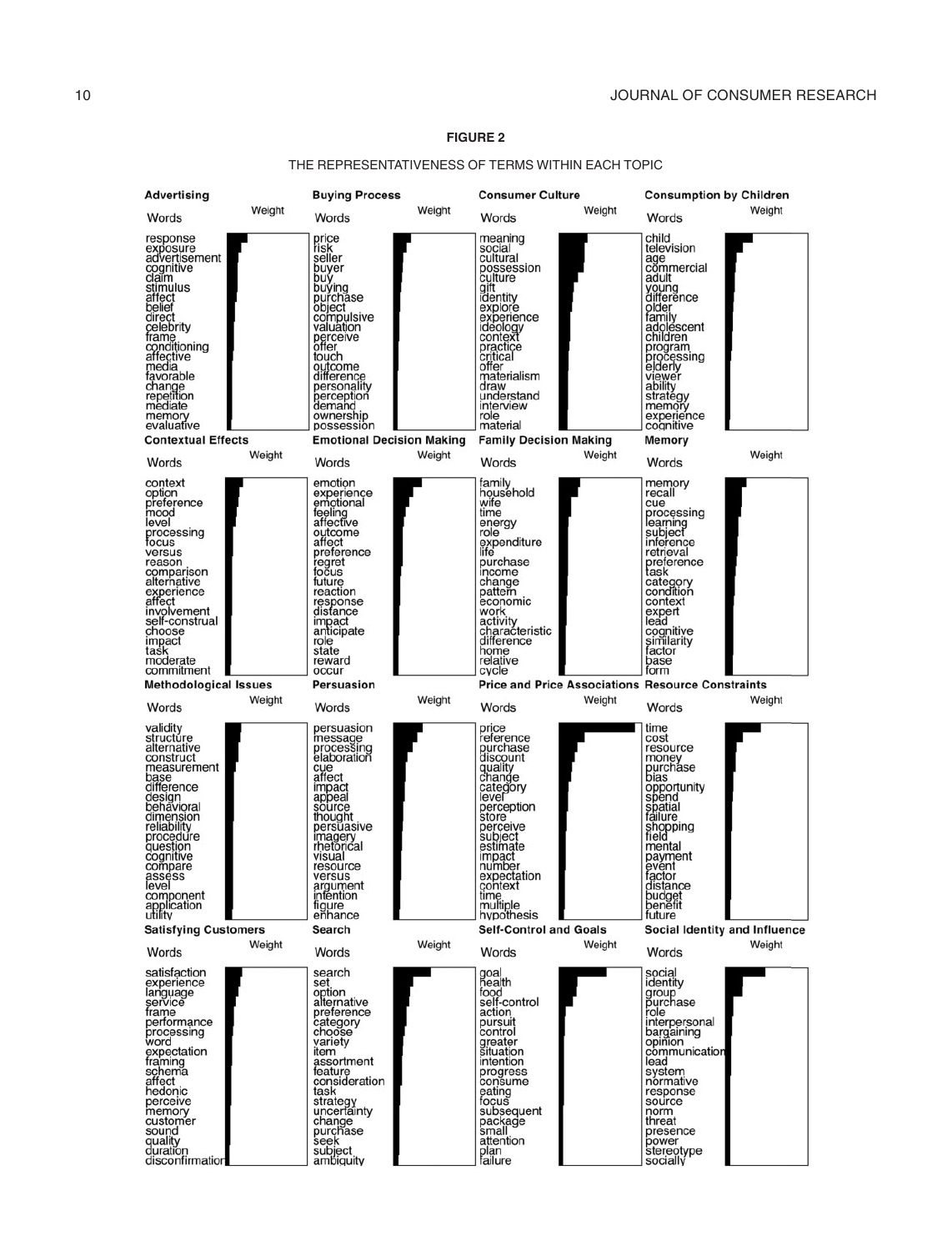

FIGURE 3

The probabilistic topic model also gives us the topic distribution for all 1875 abstracts we reviewed, telling us how each article was classified. For instance, we can assign a topic mixture probability of 92% to Consumption by Children and 8% to Self-Control and Goals for Lan Nguyen Chaplin and Debbie Roedder John's 2007 article (volume 34, issue 4), "Growing Up in a Material World: Age Differences in Materialism in Children and Adolescents." We could theoretically create a crude draft of the abstract using our model. (Unfortunately it would lack connecting, common, and idiosyncratic words while also being in random order and thus completely lack meaning. Researchers do not need to worry yet about their jobs being taken over by algorithms.) To create this crude draft of the abstract we would draw words randomly from the Consumption by Children and Self-Control and Goals topics with a 92:8 mixture.

#### Consumer Research Topics Over Time

After establishing the topic structure, we considered topic usage in the journal's history. We did this by considering how the topics featuring in the journal have changed

over time. Figure 3 maps the changes in topic focus since 1974, plotting time on the x-axis and the topic's relative weight on the y-axis. (The topic's weight is the product of the number of articles focused on each topic, multiplied by each article's precise mix of topics.) Several trends stand out. There has been a clear movement over time away from articles focused on methodological issues. The early years of JCR saw a considerable focus on methodology that steadily declined. After a peak in the 1980s, research on family decision making has declined, as has research on consumption by children. Advertising research peaked early in JCR's history, and while this research is still represented, the peak seems long past. Memory and persuasion rose in importance in the 1980s and 1990s but seem to show evidence of a small relative loss in recent years. Topics such as contextual effects, resource constraints, and satisfying customers have all risen in importance, although it is possible that the high point of these research streams has already been passed. One other notable trend has been the steady rise of research on consumer culture from the 1980s to the present day.

Where is the field of consumer research heading? We believe past data can help us project trends and hazard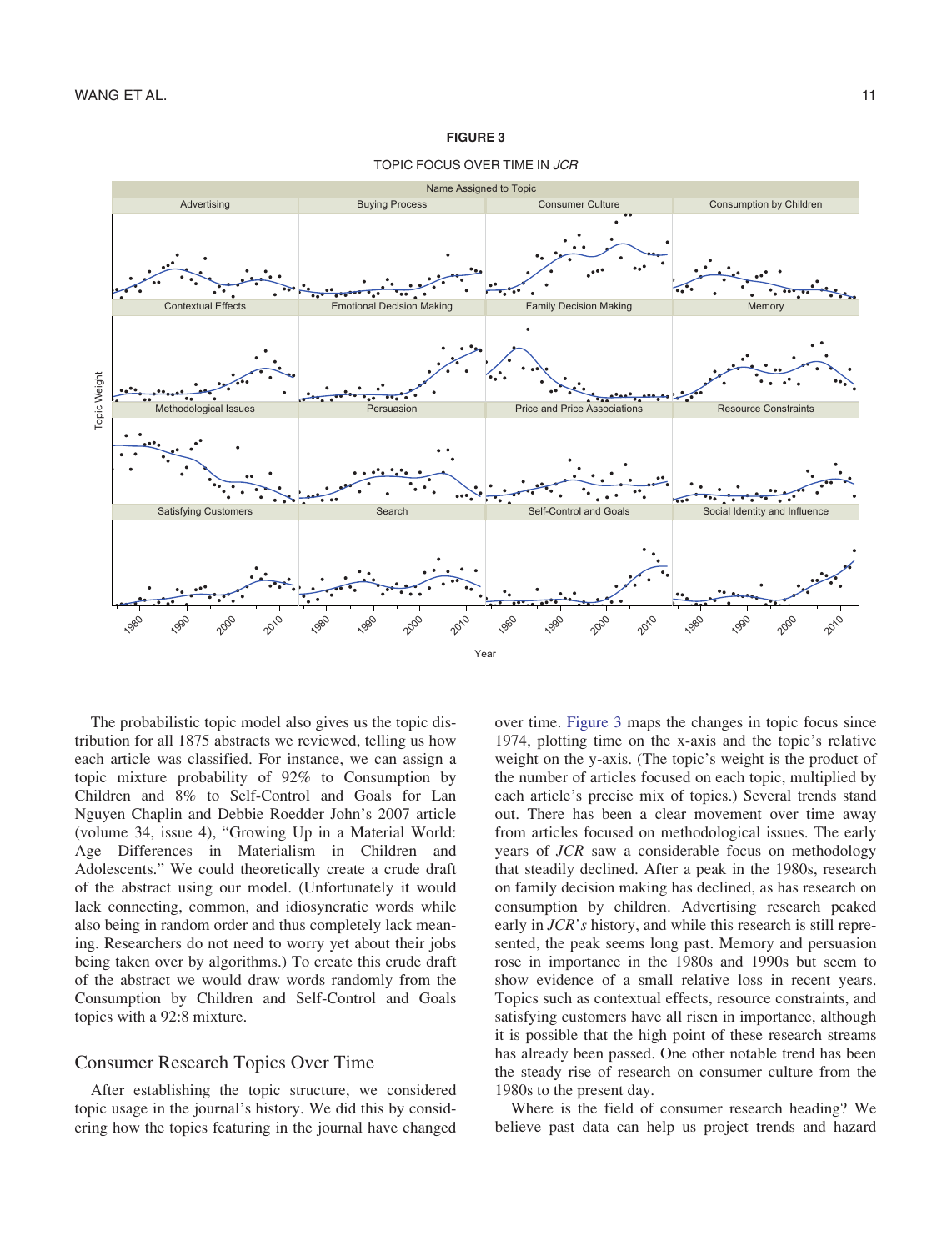some predictions. Assuming that one is happy extrapolating, one might conjecture that social identity and influence research's recent rise may make it a healthy stream of research in coming years. This topic has shown evidence of a significant increase in research focus in the last 20 years. Similarly, the past few years have seen an increased focus on self-control and goals that remained at a relatively high level in 2014. But the last few years have seen some year-on-year declines in some topics, which may suggest that their high watermark has been reached. Despite a possible minor downturn one might presume, given that topics do not seem to fall dramatically off the research agenda, we still might expect to see considerable work in the area of self-control and goals in coming years. Emotional decision making has seen a considerable rise in the recent past with little evidence of any decline, suggesting that the role of emotions in the consumer decision process may remain an interesting topic for the coming years. Consumer culture research has experienced considerable growth since the 1980s and seems poised to flourish in the future.

# ARTICLE IMPACT: CITATION ANALYSIS

An understanding of which individual JCR articles have made the greatest impact may be acquired by evaluating the level of citations that the article received. There are a number of ways of assessing the citations for an article: total citations, average citations per year, and standardized burstness. The standardized burstness measures the number of citations in the five years after an article is published, correcting for the number of citations for all articles published in that year. This compensates for the general trend toward increasing citations per year over time. We determined the top 30 articles using each of these three measures. (This gives a total of 47 articles, rather than 90, because many of the top-cited articles also had the greatest average number of citations per year, or a high burstness, and so they were featured on more than one list.)

First, we analyzed the total number of citations for each article (shown in the second column of [table 2\)](#page-8-0). This analysis shows us which articles have had the most academic impact over the entire period of the JCR. The strength of this approach is that it highlights the articles that have stood the test of time. This shows that Russell Belk's article "Possessions and the Extended Self," which we have highlighted in [table 2,](#page-8-0) is the most highly cited JCR article. Not surprisingly, the most highly cited articles tend to be older articles because this measure rewards those articles that have had more time to accumulate citations.

(Note that a blank in a column for a given article in [table 2](#page-8-0) means that the article was not in the top 30 for that unique measure of impact. For example, although the article by Steenkamp and Baumgartner was ranked third for

total citations, it is not in the top 30 on the measure of standardized burstness.)

We next analyze citations per year. This measure identifies the articles that have been relatively impactful over the years since their publication; that is, this somewhat controls for the age of the article and so is relatively likely to reward newer articles (except, of course, for the very newest articles, because scholars citing those would not likely have had their own work published at the time of our analysis). The third column of [table 2](#page-8-0) shows us the average citations per year with the rank in brackets. Using this measure we find Zhao, Lynch, and Chen's 2010 article on mediation analysis, which we have highlighted in the table, has been remarkably impactful in the short time since its publication.

Finally, as recent years have seen more activity in the field, including more articles in JCR, it could be argued that it is relatively easier to gain higher average citations for newer articles. We therefore measure the standardized burstness of the articles to give a fair comparison between older and newer articles. (We omitted articles published after 2010 because this burstness measure is skewed for articles published very recently.) The standardized burstness, the final column in [table 2,](#page-8-0) is the number of citations in the five years after an article is published, correcting for the number of citations for all articles in that year. We find Zhao et al. (2010) does well on this measure as well, outperforming by some distance the second place article using this measure.

#### Topics, Citations, and Impact

The next question we considered was which topics are associated with the top-cited articles. To perform this analysis we returned to the top-cited articles identified in [table 2.](#page-8-0) We identified the topics associated with all 47 of these articles, that is, all the articles that were in either the top 30 articles in terms of top cites, average cites per year, or standardized burstness. Using a simple average of the weighting of the 47 top articles, we created the topics that feature in the average top-cited article. This average topic focus of all the top-cited articles is represented by the vertical bars in [figure 4](#page-10-0) that plots the topics on the x-axis and how much the topics feature on the y-axis. We then compared this average of the top-cited articles to the average topics in JCR over the entire period, the dashed lines in the figure.

There are a couple of noticeable differences between the top-cited articles and all articles. Consumer culture research and methodological issues tend to over index, in the sense that these topics make up a much greater level of heavily cited work than the average of all  $JCR$  articles. This suggests that topics such as methodological issues may be highly impactful even if they are now less typical in the journal. The intuition is probably that these article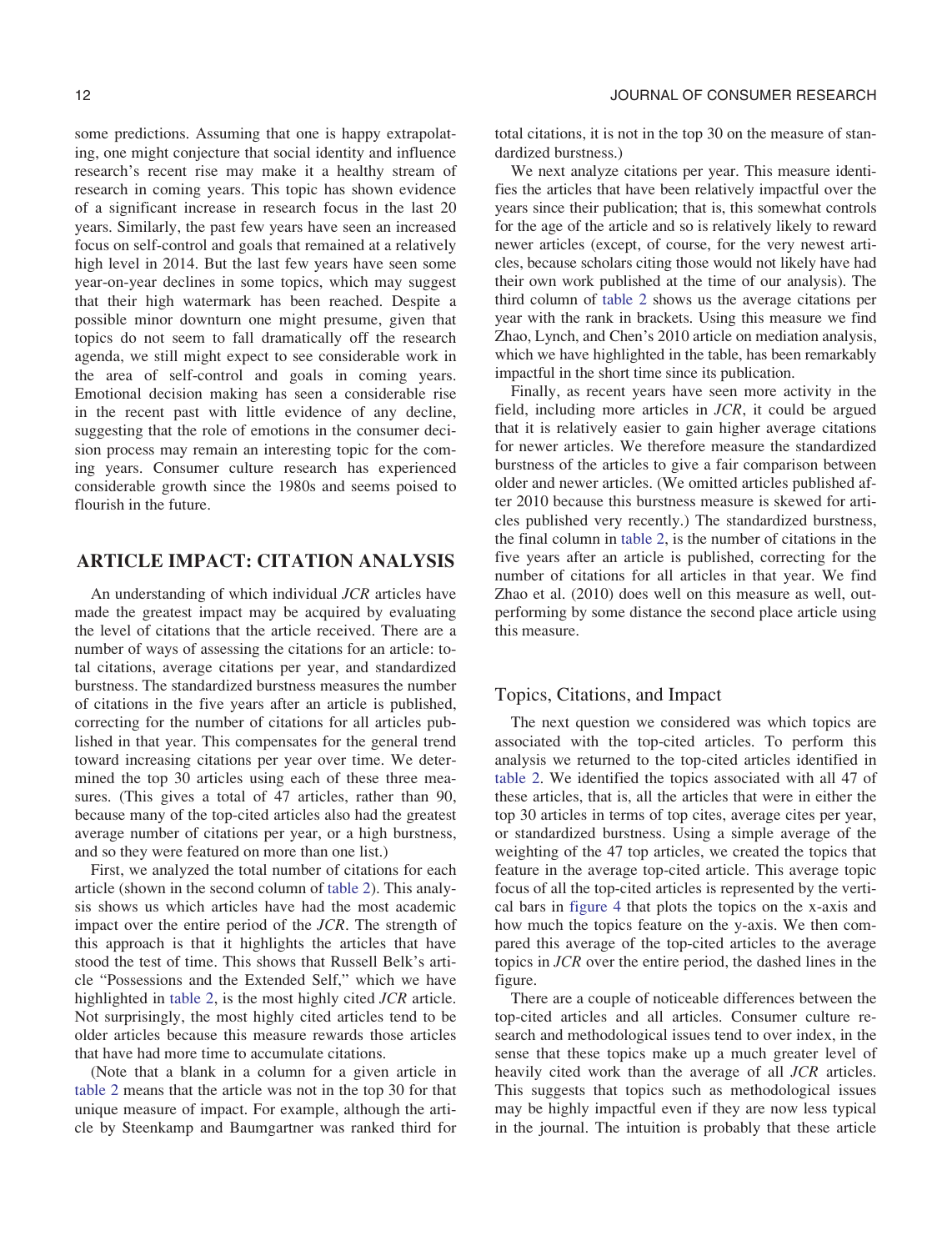# TABLE 2

MOST CITED ARTICLES IN JCR, 1974–2014

<span id="page-8-0"></span>

| Authors, Title, and Reference                                                                                                                                                                                          |                      |                     | Total cites (rank) Cites per year (rank) Standard burstness (rank) |
|------------------------------------------------------------------------------------------------------------------------------------------------------------------------------------------------------------------------|----------------------|---------------------|--------------------------------------------------------------------|
| Belk, RW. Possessions and the Extended Self (1988), 15 (2)<br>Petty, RE; Cacioppo, JT; Schumann, D. Central and Peripheral Routes to<br>Advertising Effectiveness: The Moderating Role of Involvement (1983),<br>10(2) | 1305(1)<br>1087(2)   | 48.3(6)<br>34(13)   | 6.0(7)<br>6.6(6)                                                   |
| Steenkamp, JBEM; Baumgartner, H. Assessing Measurement Invariance In<br>Cross-National Consumer Research (1998), 25 (1)                                                                                                | 1064(3)              | 62.6(3)             |                                                                    |
| Zaichkowsky, JL. Measuring the Involvement Construct (1985), 12 (3)<br>Alba, JW; Hutchinson, JW. Dimensions of Consumer Expertise (1987), 13                                                                           | 1058(4)<br>1032(5)   | 35.3(11)<br>36.9(9) | 6.0(9)                                                             |
| (4)<br>Green, PE; Srinivasan, V. Conjoint Analysis in Consumer Research: Issues<br>and Outlook (1978), 5 (2)                                                                                                           | 1001(6)              | 27.1 (19)           | 9.2(3)                                                             |
| Holbrook, MB; Hirschman, EC. The Experiential Aspects of Consumption:<br>Consumer Fantasies, Feelings, and Fun (1982), 9 (2)                                                                                           | 979(7)               | 29.7 (15)           | 4.5(15)                                                            |
| Sheppard, BH; Hartwick, J; Warshaw, PR. The Theory of Reasoned Action:<br>A Meta-Analysis of Past Research with Recommendations for<br>Modifications and Future Research (1988), 15 (3)                                | 943(8)               | 34.9(12)            |                                                                    |
| Fournier, S. Consumers and Their Brands: Developing Relationship Theory<br>in Consumer Research (1998), 24 (4)                                                                                                         | 932(9)               | 54.8(4)             | 4.2(19)                                                            |
| Jarvis, CB; Mackenzie, SB; Podsakoff, PM. A Critical Review of Construct<br>Indicators and Measurement Model Misspecification in Marketing and<br>Consumer Research (2003), 30 (2)                                     | 888 (10)             | 74 (2)              | 6.8(5)                                                             |
| Muniz, AM; O'Guinn, TC. Brand Community (2001), 27 (4)<br>Bettman, JR; Luce, MF; Payne, JW. Constructive Consumer Choice                                                                                               | 691 (11)<br>651 (12) | 49.4(5)<br>38.3(8)  | 5.1(11)                                                            |
| Processes (1998), 25 (3)<br>Babin, BJ; Darden, WR; Griffin, M. Work and or Fun: Measuring Hedonic<br>and Utilitarian Shopping Value (1994), 20 (4)                                                                     | 630 (13)             | 30(14)              |                                                                    |
| Oliver, RL. Cognitive, Affective, and Attribute Bases of the Satisfaction<br>Response (1993), 20 (3)                                                                                                                   | 596 (14)             | 27.1(18)            |                                                                    |
| Friestad, M; Wright, P. The Persuasion Knowledge Model: How People<br>Cope with Persuasion Attempts (1994), 21 (1)                                                                                                     | 565 (15)             | 26.9(21)            | 3.7(28)                                                            |
| Bolton, RN; Drew, JH. A Multistage Model of Customers' Assessments of<br>Service Quality and Value (1991), 17 (4)                                                                                                      | 556 (16)             | 23.2(23)            |                                                                    |
| Richins, ML; Dawson, S. A Consumer Values Orientation for Materialism<br>and Its Measurement: Scale Development and Validation (1992), 19 (3)                                                                          | 556 (16)             | 24.2 (22)           | 3.9(25)                                                            |
| Simonson, I. Choice Based on Reasons: The Case of Attraction and<br>Compromise Effects (1989), 16 (2)                                                                                                                  | 502(18)              | 19.3 (28)           |                                                                    |
| Kassarjian, HH. Content-Analysis in Consumer Research (1977), 4 (1)<br>Celsi, RL; Olson, JC. The Role of Involvement in Attention and<br>Comprehension Processes (1988), 15 (2)                                        | 500(19)<br>498 (20)  | 18.4 (30)           |                                                                    |
| McCracken, G. Culture and Consumption: A Theoretical Account of the<br>Structure and Movement of the Cultural Meaning of Consumer-Goods<br>(1986), 13(1)                                                               | 479 (21)             |                     |                                                                    |
| Huber, J; Payne, JW; Puto, C. Adding Asymmetrically Dominated<br>Alternatives: Violations of Regularity and the Similarity Hypothesis<br>(1982), 9(1)                                                                  | 462 (22)             |                     |                                                                    |
| Arnould, EJ; Thompson, CJ. Consumer Culture Theory (CCT): Twenty<br>Years of Research (2005), 31 (4)                                                                                                                   | 453 (23)             | 45.3(7)             | 9.4(2)                                                             |
| Brucks, M. The Effects of Product Class Knowledge on Information Search<br>Behavior (1985), 12(1)                                                                                                                      | 442 (24)             |                     |                                                                    |
| Arnould, EJ; Price, LL. River Magic: Extraordinary Experience and the<br>Extended Service Encounter (1993), 20(1)                                                                                                      | 442 (24)             | 20.1(26)            |                                                                    |
| Calder, BJ; Phillips, LW; Tybout, AM. Designing Research for Application<br>(1981), 8(2)                                                                                                                               | 437 (26)             |                     | 5.7(10)                                                            |
| Belk, RW; Wallendorf, M; Sherry, JF. The Sacred and the Profane in<br>Consumer Behavior: Theodicy on The Odyssey (1989), 16 (1)                                                                                        | 437 (26)             |                     | 5.1(13)                                                            |
| Shiv, B; Fedorikhin, A. Heart and Mind in Conflict: The Interplay of Affect<br>and Cognition in Consumer Decision Making (1999), 26 (3)                                                                                | 436 (28)             | 27.3(17)            |                                                                    |
| Zhao, Xinshu; Lynch, John G., Jr.; Chen, Qimei. Reconsidering Baron and<br>Kenny: Myths and Truths About Mediation Analysis (2010), 37 (2)                                                                             | 430 (29)             | 86(1)               | 21.8(1)                                                            |
| Bettman, JR; Park, CW. Effects of Prior Knowledge and Experience and<br>Phase of the Choice Process on Consumer Decision-Processes: A<br>Protocol Analysis (1980), 7 (3)                                               | 418 (30)             |                     | 4.6(14)                                                            |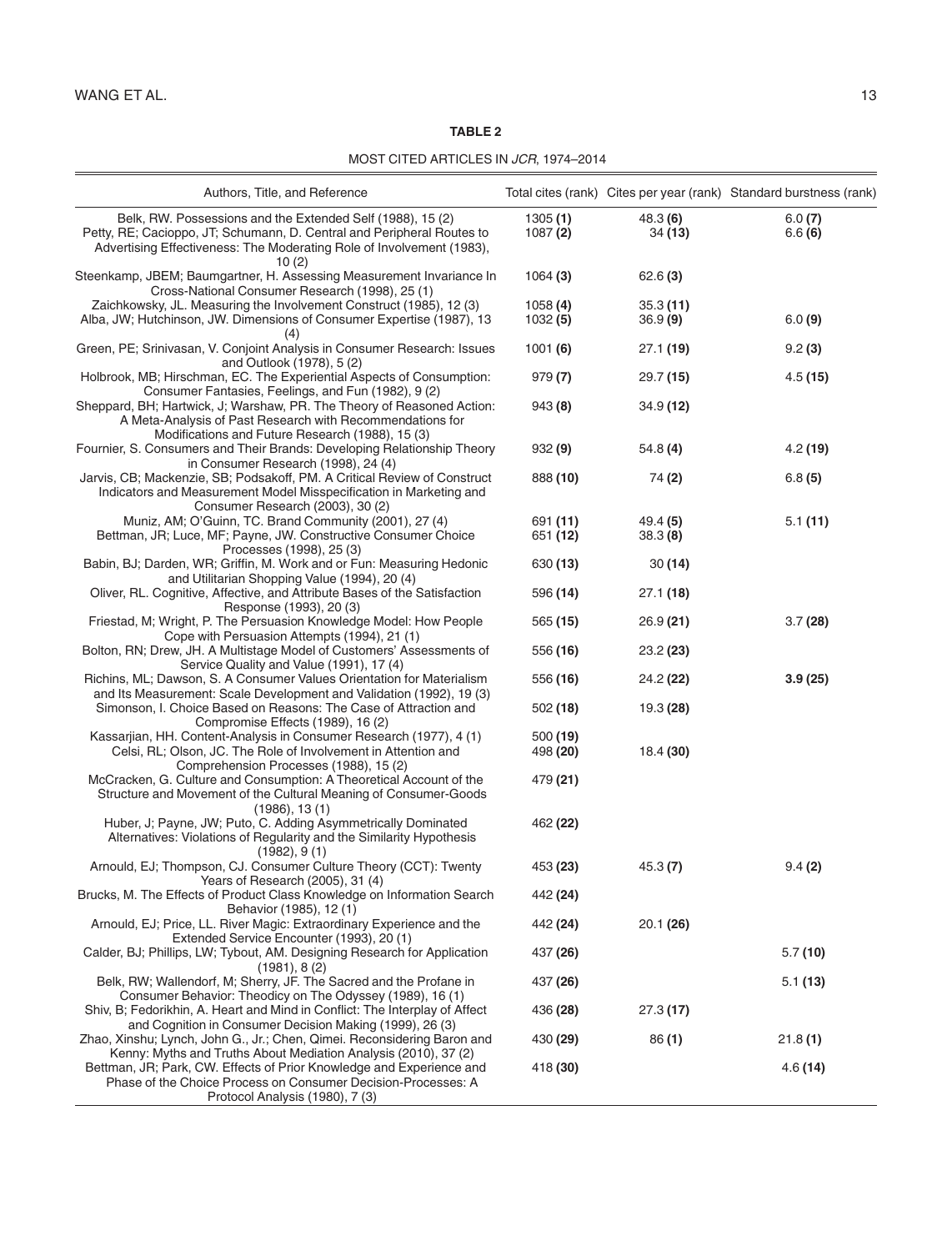| Authors, Title, and Reference                                                                                                                                                    |           | Total cites (rank) Cites per year (rank) Standard burstness (rank) |
|----------------------------------------------------------------------------------------------------------------------------------------------------------------------------------|-----------|--------------------------------------------------------------------|
| Goldstein, Noah J.; Cialdini, Robert B.; Griskevicius, Vladas. A Room with a<br>Viewpoint: Using Social Norms to Motivate Environmental Conservation<br>In Hotels (2008), 35 (3) | 35.3(10)  | 7.4(4)                                                             |
| Watts, Duncan J.; Dodds, Peter Sheridan. Influentials, Networks, and<br>Public Opinion Formation (2007), 34 (4)                                                                  | 29.5(16)  | 5.1(12)                                                            |
| Holt, DB. Why Do Brands Cause Trouble? A Dialectical Theory of<br>Consumer Culture and Branding (2002), 29 (1)                                                                   | 27(20)    | 4.1(22)                                                            |
| Aaker, JL; Lee, AY. "I" Seek Pleasures and "We" Avoid Pains: The Role of<br>Self-Regulatory Goals in Information Processing and Persuasion" (2001),<br>28(1)                     | 22.1(24)  |                                                                    |
| Vohs, Kathleen D.; Faber, Ronald J. Spent Resources: Self-Regulatory<br>Resource Availability Affects Impulse Buying (2007), 33 (4)                                              | 20.4(25)  | 6.0(8)                                                             |
| Berger, Jonah; Heath, Chip. Where Consumers Diverge from Others:<br>Identity Signaling and Product Domains (2007), 34 (2)                                                        | 19.6(27)  | 4.4(16)                                                            |
| Schouten, JW; McAlexander, JH. Subcultures of Consumption: An<br>Ethnography of the New Bikers (1995), 22 (1)                                                                    | 18.9 (29) |                                                                    |
| Bettman, JR; Kakkar, P. Effects of Information Presentation Format on<br>Consumer Information Acquisition Strategies (1977), 3 (4)                                               |           | 4.2(18)                                                            |
| Greenwald, AG; Leavitt, C. Audience Involvement in Advertising: 4 Levels<br>$(1984)$ , 11 $(1)$                                                                                  |           | 4.4(17)                                                            |
| Johnson, EJ; Russo, JE. Product Familiarity and Learning New Information<br>$(1984)$ , 11 $(1)$                                                                                  |           | 4.1(20)                                                            |
| Zajonc, RB; Markus, H. Affective and Cognitive-Factors in Preferences<br>(1982), 9(2)                                                                                            |           | 3.7(27)                                                            |
| Ryan, MT; Bonfield, EH. The Fishbein Extended Model and Consumer-<br>Behavior (1975), 2(2)                                                                                       |           | 3.8(26)                                                            |
| Sujan, M. Consumer Knowledge: Effects on Evaluation Strategies<br>Mediating Consumer Judgments (1985), 12(1)                                                                     |           | 4.1(21)                                                            |
| Muniz, AM; Schau, HJ. Religiosity in the Abandoned Apple Newton Brand<br>Community (2005), 31 (4)                                                                                |           | 4.0(23)                                                            |
| Firat, AF; Venkatesh, A. Liberatory Postmodernism and the<br>Reenchantment of Consumption (1995), 22 (3)                                                                         |           | 4.0(24)                                                            |
| Edell, JA; Staelin, R. The Information Processing of Pictures in Print<br>Advertisements (1983) 10 (1)                                                                           |           | 3.6(29)                                                            |
| Fitzsimons, GM; Chartrand, TL; Fitzsimons, GJ. Automatic Effects of Brand<br>Exposure on Motivated Behavior: How Apple Makes You Think Different<br>(2008), 35(1)                |           | 3.5(30)                                                            |

are high risk; they are less likely to get published but highly impactful if they are published.

# TOP JCR SCHOLARS AND WHERE THEY COME FROM

### The Most Productive JCR Scholars

Who are the most published authors in *JCR*? We considered all the articles published in the 40-year period to April 2014 and found a total of 1784 scholars who have published in the journal. The median and modal publication rate was 1, with an average rate of 2.2 given the skew caused by the most productive scholars. We then determined the top scholars, which we defined as those scholars with 10 or more published articles in the 40-year period. This gave 45 scholars, or 2.5% of those who have published in JCR. [Table 3](#page-11-0) shows the number of articles published by the top researchers. The most successful scholar, in the sense of articles published, is Chris

Janiszewski, with an astonishing 29 articles, closely followed by Russell Belk with 27.

When looking at the table, note that we considered only full articles with abstracts, which excluded some scholars from the list. In the earlier days of JCR, contributions often included notes without abstracts. Some highly successful scholars would be added to the list if we were to count research notes in our data set, including Gerald Gorn, Marvin Goldberg, and Alice Tybout. Furthermore, our data cover the first 40 years of the journal. Some scholars have reached 10 articles after the April 2014 issue that marked the end of the 40 years. Any analysis that continued to the end of 2014 would include such currently active scholars as Angela Lee, Jonah Berger, and Juliano Laran.

If we concentrate on the last decade of JCR (actually from the March 2004 to the April 2014 issue) to see who has been the most productive, we can see 896 scholars have been published in the journal. We consider the top scholars those who have published seven or more articles, which totals 26 scholars, or 2.9%, of those publishing. Many of the same scholars appear as in the list from the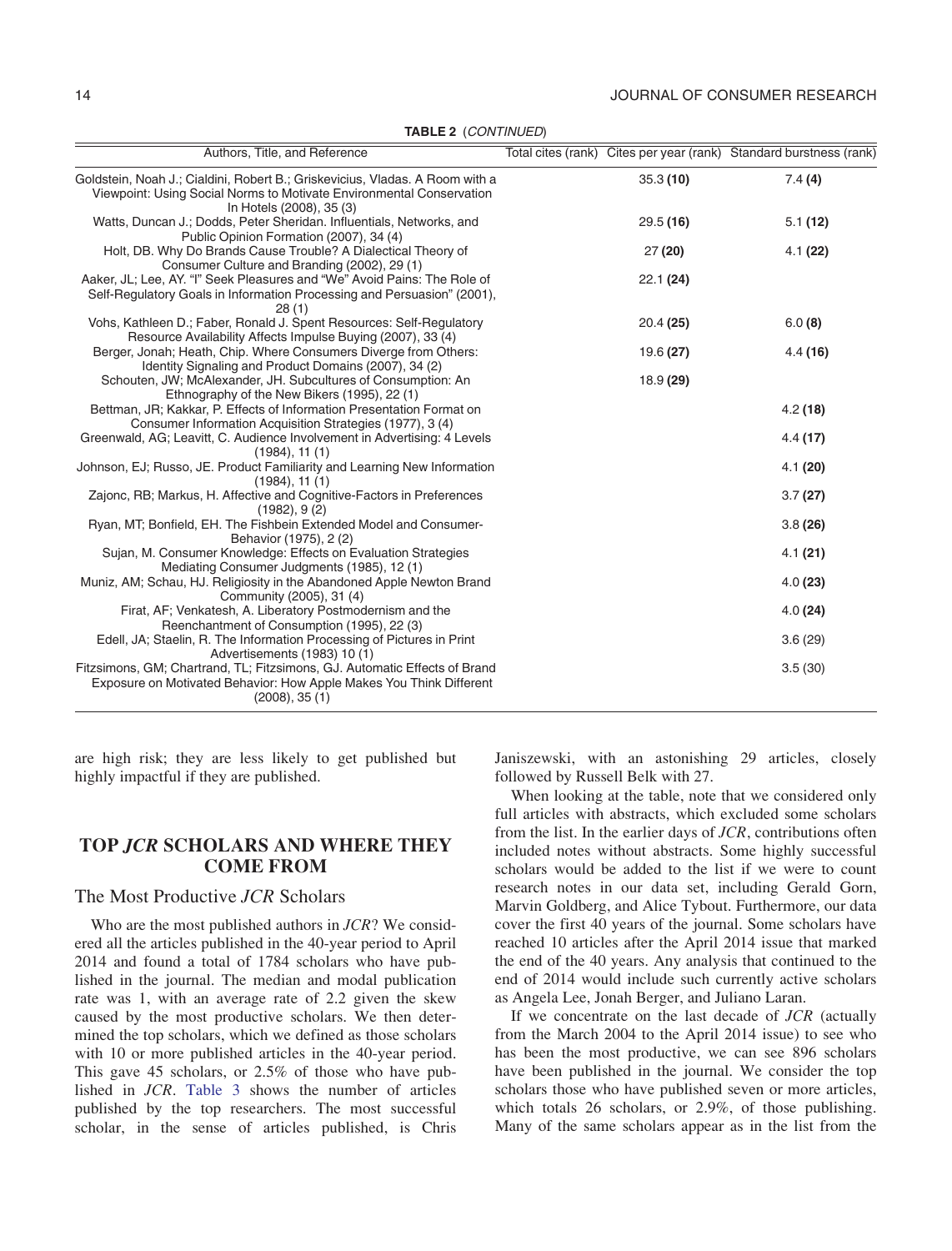<span id="page-10-0"></span>

TOPICS OF TOP-CITED ARTICLES (BARS) VERSUS ALL ARTICLES (DASHED LINES)

entire history, but some more recently emerged talents have been added. We have shown these new authors in boldface type in [table 3A](#page-11-0).

#### Training Future Consumer Researchers

In addition to identifying the impact of individual scholars, we were also interested in institutional excellence represented in JCR. Specifically, we asked, What schools have made the greatest contribution to the field of consumer research? One approach is to consider the schools where researchers work when completing their research. This is technically difficult to derive from journal data, given that researchers often move over their careers. Furthermore, historians can address this question from already provided outside rankings, for example, the University of Texas at Dallas ranking of research productivity. Therefore, we decided to determine those schools that have made the greatest contribution to the field not as the schools where scholars work, but the schools that have trained the top scholars of the future. To do this, we examined where those researchers on

our top scholars list received their PhD training. [Figure 5](#page-12-0) plots the average number of articles each scholar on this list produced on the x-axis and the number of top scholars produced by a given school on the y-axis.

Many of the most prestigious universities also train much of the top talent. This is not surprising; prestigious schools often have relative large PhD programs and are able to attract top talent both in terms of the students they admit and the faculty advising the students. The epitome of this is Northwestern University, which produced the highest number of scholars on the list (seven). The top scholars from Northwestern also produced an impressive average number of articles between them. (Note this is not the average for Northwestern alumni, but the average for Northwestern alumni who are also top scholars.) From this data we cannot say conclusively that Northwestern has trained scholars who have produced the most articles in JCR, as it is possible that another school may have contributed more articles by having a greater number of productive scholars who missed out on our top scholar list. But using our methodology, the closest competition to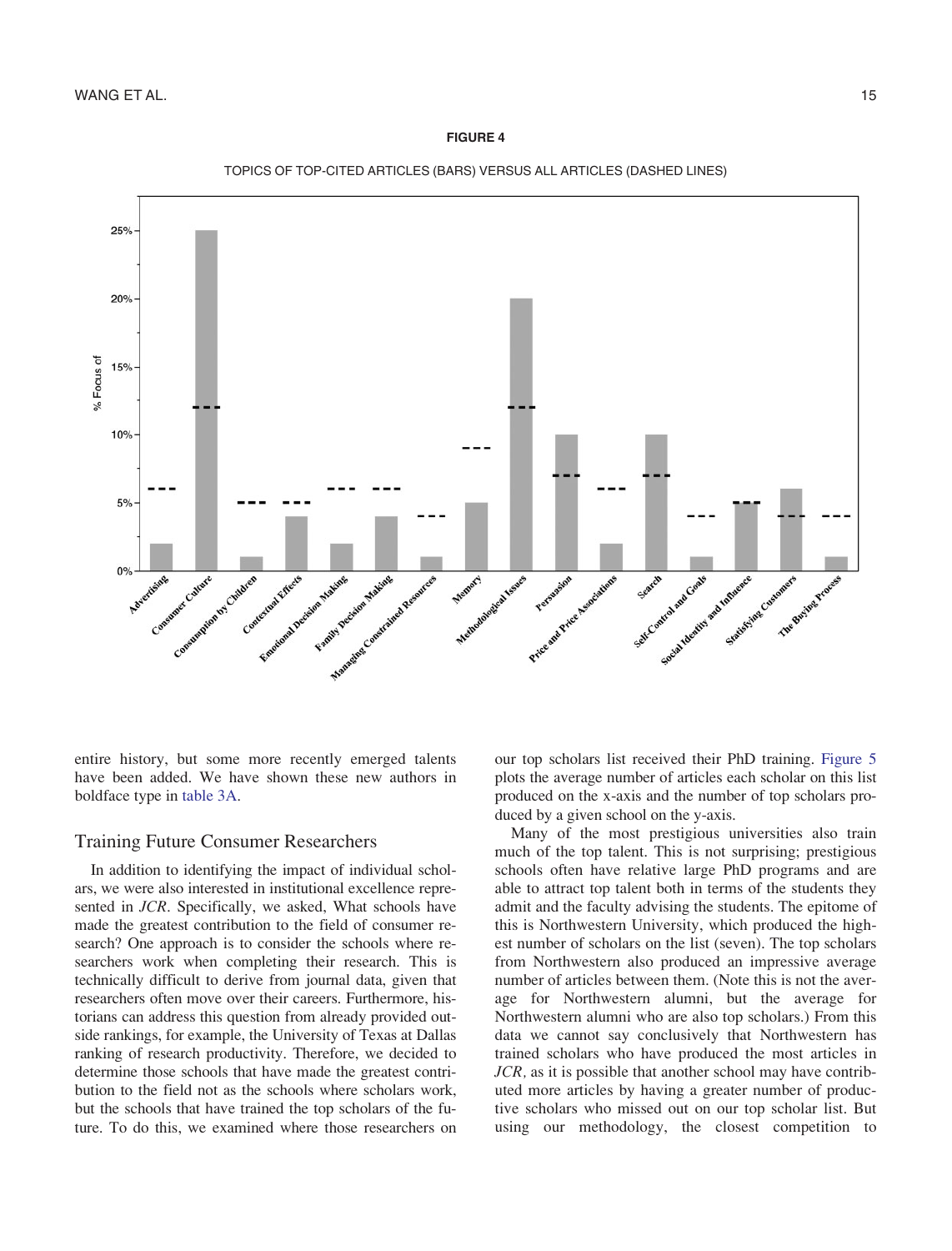TABLE 3

TOP AUTHORS OVER THE HISTORY OF JCR

<span id="page-11-0"></span>

| Scholar                | Articles | Scholar, cont.           | Articles, cont. |
|------------------------|----------|--------------------------|-----------------|
| Chris Janiszewski      | 29       | Vicki G. Morwitz         | 12              |
| Russell W. Belk        | 27       | Stephen M. Nowlis        | 12              |
| Morris B. Holbrook     | 21       | C. Whan Park             | 12              |
| Craig J. Thompson      | 20       | Eric J. Arnould          | 11              |
| James R. Bettman       | 18       | Ravi Dhar                | 11              |
| Joan Meyers-Levy       | 18       | Elizabeth C. Hirschman11 |                 |
| William O. Bearden     | 17       | Joel Huber               | 11              |
| Barbara E. Kahn        | 17       | Frank R. Kardes          | 11              |
| John G. Lynch Jr.      | 17       | Donald R. Lehmann        | 11              |
| Alexander Chernev      | 15       | Michel Tuan Pham         | 11              |
| Laura A. Peracchio     | 15       | Itamar Simonson          | 11              |
| Baba Shiv              | 15       | Robert S. Wyer Jr.       | 11              |
| <b>Brian Sternthal</b> | 15       | Paul E. Green            | 10              |
| Joseph W. Alba         | 14       | Stephen J. Hoch          | 10              |
| Gita V. Johar          | 14       | Jacob Jacoby             | 10              |
| Deborah Roedder John14 |          | Aradhna Krishna          | 10              |
| Jennifer J. Argo       | 13       | Jaideep Sengupta         | 10              |
| Gavan J. Fitzsimons    | 13       | John F. Sherry Jr.       | 10              |
| Durairaj Maheswaran    | 13       | Terence A. Shimp         | 10              |
| Jennifer L. Aaker      | 12       | Melanie Wallendorf       | 10              |
| Darren W. Dahl         | 12       | Peter Wright             | 10              |
| Valerie S. Folkes      | 12       | Rui (Juliet) Zhu         | 10              |
| David Glen Mick        | 12       |                          |                 |

Northwestern is Columbia, which has the joint second greatest number of top scholars (3) and a high average number of articles per top scholar (13.7). A number of traditionally strong schools each have an impressive showing including Illinois, Duke, and Pennsylvania. Minnesota and Tennessee also stand out, with these schools each benefiting greatly from an individual outlier, Russell Belk and Craig Thompson, respectively.

A total of 26 schools feature as having produced top scholars. Schools in the United States feature heavily as the training grounds of the top scholars, with Canada the only other country featured, by virtue of the University of British Columbia and the University of Manitoba.

If we examine top scholars from only the last decade (those that published seven or more articles since early 2004), we find many of the same schools featured as shown in [figure 5](#page-12-0). Other schools that have trained scholars who have been relatively more productive in the last decade are Chicago, Cornell, Dartmouth, and another non-US school, Toronto.

# **CONCLUSION**

The Journal of Consumer Research seeks to be the premier interdisciplinary journal for consumer researchers and the field of consumer research. In this article, we hope we have provided an increased understanding of this field as the journal looks back and assesses its progress at this important anniversary. Our research has uncovered the topics that have proved important in the field over the past 40 years. Using text mining and probabilistic topic modeling (LDA),

TABLE 3A

TOP AUTHORS OVER THE LAST DECADE OF JCR

| Scholar                | Articles | Scholar, cont.       | Articles, cont. |
|------------------------|----------|----------------------|-----------------|
| Chris Janiszewski      | 17       | Stephen M. Nowlis 8  |                 |
| Jennifer J. Argo       | 12       | Jaideep Sengupta 8   |                 |
| Alexander Cherney      | 12       | Jennifer L. Aaker    |                 |
| Darren W. Dahl         | 11       | Russell W. Belk      | 7               |
| Baba Shiv              | 11       | Aparna A. Labroo 7   |                 |
| Craig J. Thompson      | 11       | Angela Y. Lee        |                 |
| Gavan J. Fitzsimons    | 10       | Naomi Mandel         |                 |
| Rui (Juliet) Zhu       | 10       | Ann L. McGill        | 7               |
| <b>Jonah Berger</b>    | 9        | Vicki G. Morwitz     |                 |
| Gita V. Johar          | 9        | Laura A. Peracchio 7 |                 |
| Aradhna Krishna        | 9        | Michel Tuan Pham 7   |                 |
| Juliano Laran          | 9        | Kathleen D. Vohs 7   |                 |
| Anirban Mukhopadhyay 8 |          | Robert S. Wyer Jr. 7 |                 |

we were able to determine the breadth of topics that JCR articles consider. We are also able to determine what makes for an impactful article and what topics have risen or declined during the 40 years of JCR.

JCR's research focus in an individual article appears to have narrowed, and yet the entire field has diverged, considering more varied ideas and theories in the last couple of decades, and particularly in the last 10 years. JCR research has become more theoretical and more academic in tone, with research on self-control and goals, emotional decision making, and consumer culture issues having become popular topics in recent years. We noted the interesting trends of proliferation of research topics in recent years and yet the return to some styles of research that predominated in the early days of the journal, such as field studies of consumer behavior.

We have considered the top scholars in the field and noted the large skew in productivity. Most scholars only achieve one JCR article in their entire careers, but some achieve many more. Indeed four scholars have achieved 20 articles or more. Given that the field of consumer research would become stagnant without a pipeline of well-trained and productive scholars, we considered which schools have been most critical in training these top scholars. We found that some schools made an especially large impact on the field, with Northwestern having produced 7 of the top 45 scholars, or 16% of the total.

With the world's research available to anyone armed with a search term or two, anecdotal evidence suggests that full cover-to-cover readership of any one academic journal may be declining. With a narrow and specialized search, researchers may gain focus at the expense of breadth. Or perhaps that is always the case as a field reaches maturity and begins to diverge into specialties. At this important juncture of JCR's history, we suggest to readers that the journal itself, taken as a whole, provides a rich source of insight for those who wish to understand the messy, complicated, and wonderful field of consumer research.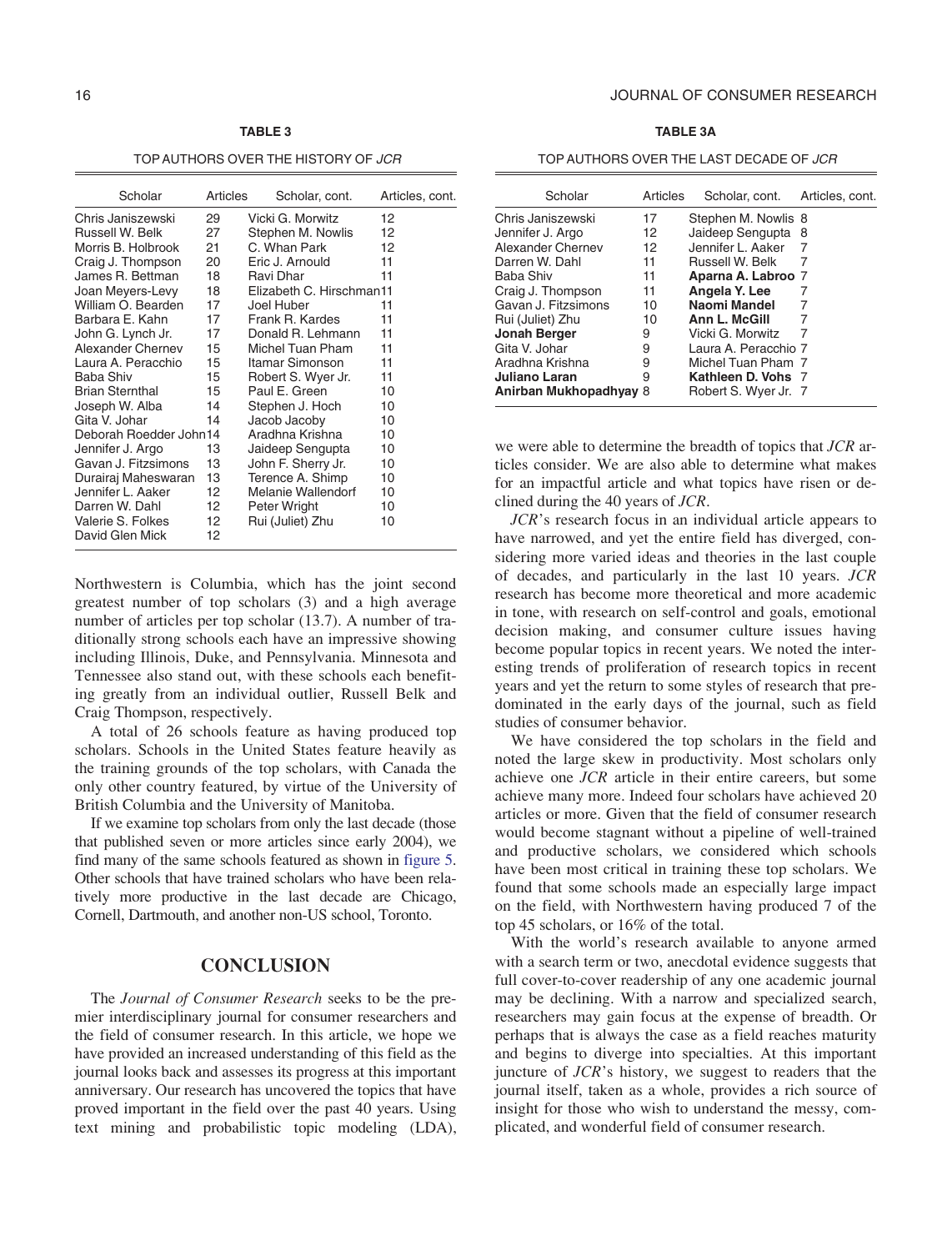<span id="page-12-0"></span>

#### FIGURE 5

SCHOOLS THAT TRAINED JCR TOP SCHOLARS

# DATA COLLECTION INFORMATION

The first and third authors downloaded the abstracts of all articles published in JCR from its inception in June 1974 through to April 2014. For each article our data come from the following two sources: (1) JSTOR Data for Research (dfr.jstor.org) provided us with article metadata such as Title, Abstract, Author(s), Volume, Issue, and Publication Date. In addition, we obtained word frequencies, key terms, and ngrams. (2) Thomson Reuters Web of Science Citation helped us gather data for each article by year. All authors then analyzed the data using a variety of programs including SAS JMP and Excel.

### REFERENCES

Blei, David M. (2012), "Probabilistic Topic Models," Communications of the ACM, 55 (4), 77–84.

- Dahl, Darren, Eileen Fischer, Gita V. Johar, and Vicki Morwitz (2014), "From the Editors-Elect: Meaningful Consumer Research," Journal of Consumer Research, 41  $(1)$ , iii–v.
- Deighton, John (2007), "From the Editor: The Territory of Consumer Research: Walking the Fences," Journal of Consumer Research, 34 (3), 279–82.
- Dingus, Rebecca, Hillary N. Mellema, and Ryan J. Langan (2013), "2013 Who Went Where? Survey Results," American Marketing Association report. <http://docsig.org/who-went-where/>. Accessed April 30, 2015.
- Frank, Ronald E. (1995), "Notes on the Journal of Consumer Research: The Unexpected Challenges of a Start-up," in Advances in Consumer Research, Vol. 22, ed. Frank R. Kardes and Mita Sujan, Provo, UT: Association for Consumer Research, 486–87.
- Griffiths, Tom and Mark Steyvers (2004), "Finding Scientific Topics," Proceedings of the National Academy of Sciences, 101 (Suppl 1), 5228–235.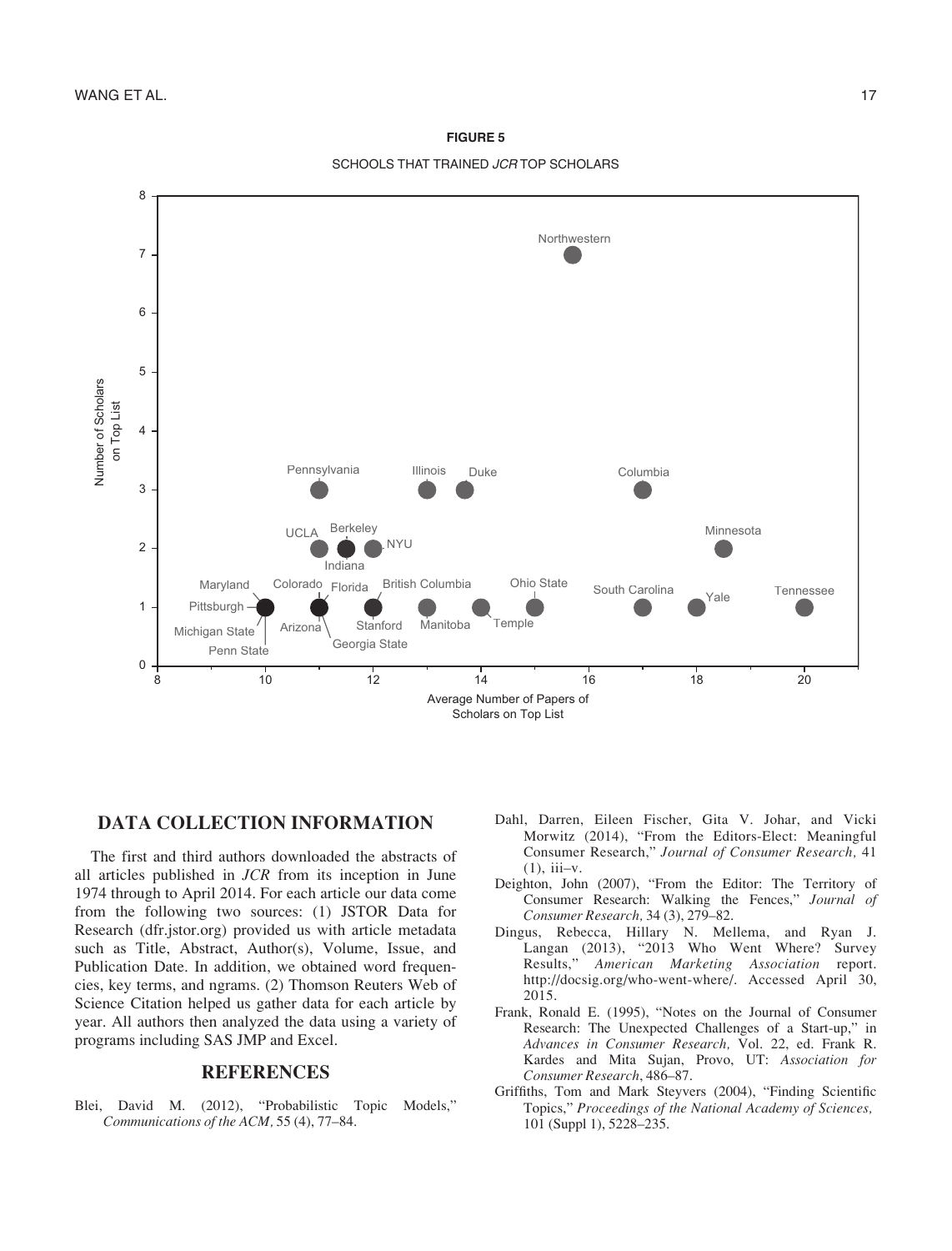- <span id="page-13-0"></span>Huber, Joel, Wagner Kamakura, and Carl F. Mela (2014), "A Topical History of JMR," Journal of Marketing Research, 51 (1), 84–91.
- Journal of Consumer Research (2014), "Instructions to Reviewers," retrieved August 31, 2014, [http://www.ejcr.org/](http://www.ejcr.org/instr-revs.htm) [instr-revs.htm](http://www.ejcr.org/instr-revs.htm).
- Katona, George (1974), "Psychology and Consumer Economics," Journal of Consumer Research, 1 (1), 1–8.
- Mela, Carl F., Jason Roos, and Yiting Deng (2013), "Invited Paper—A Keyword History of Marketing Science," Marketing Science, 32 (1), 8–18.
- Mellema, Hillary N., Paul Mills, and Alexa Fox (2014), "Who Went Where 2014? Survey Results," American Marketing Association report.<http://docsig.org/who-went-where/>. Accessed April 30, 2015.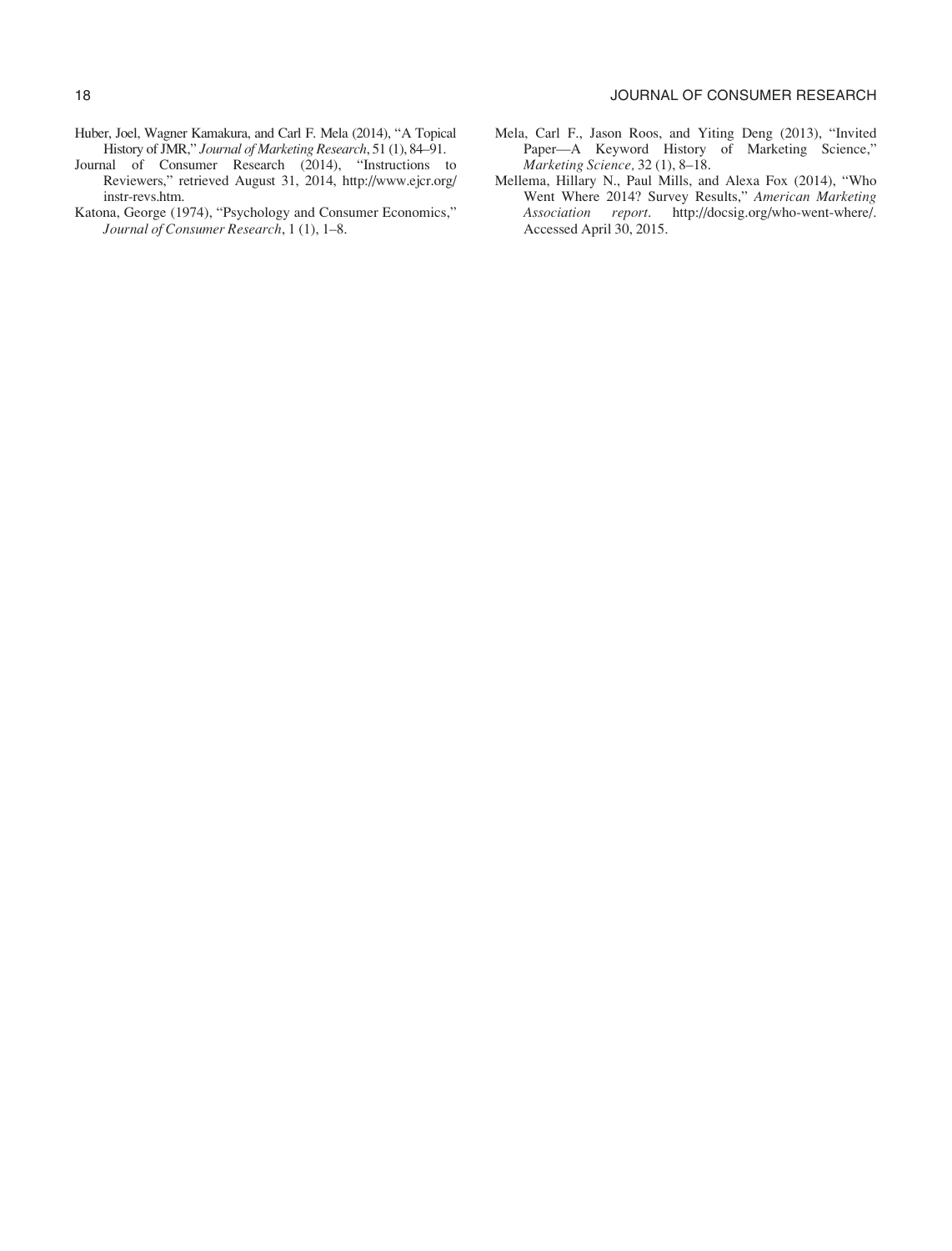# Web Appendix

# The *Journal of Consumer Research* at Forty: A Historical Analysis

XIN (SHANE) WANG NEIL BENDLE FENG MAI JUNE COTTE

# **Topic Models**

Topic modeling is used to automatically discover the index of ideas contained in the documents and identify which documents are about the same kinds of ideas (Blei and Lafferty 2009). The statistical topic model we use, latent Dirichlet allocation (LDA) (Blei, Ng, and Jordan 2003), assumes that the procedure of producing a JCR abstract can be decomposed into a number of simple probabilistic steps. The statistical inference based on hierarchical Bayesian analysis can then uncover the semantic structures in the texts and discover patterns of word usage. LDA has been shown to be a powerful technique for gaining insight into the content of academic documents (Griffiths and Steyvers 2004).

There are many advantages provided by the LDA model compared to more traditional text analytic models such as naïve Bayes classification and Latent Semantic Analysis (LSA). For example, LDA is built upon a rigorous foundation of Bayesian statistical inference and therefore has more principled model fitting and selection procedures. It provides "soft" classification for documents and therefore allows each document to be a multi-membership mixture of different topics. LDA also extends the ideas of probabilistic latent semantic analysis (PLSA) (Blei and Lafferty 2009) and can automatically learn contexts of word usage without recourse to a dictionary or thesaurus (Hofmann 2001).

There are several statistical assumptions inherent in the LDA model. The first major assumption of the LDA is the "bag of words" model, which means that the words appearing in the abstracts are assumed to be exchangeable. Therefore, when applying statistical topic models such as LDA, we represent each abstract as a vector of word counts and neglect the order of the words. Although the order of the words is important for human readers to comprehend a document, Blei et al. (2003) have argued, using De Finetti (1977)'s exchangeability theorem,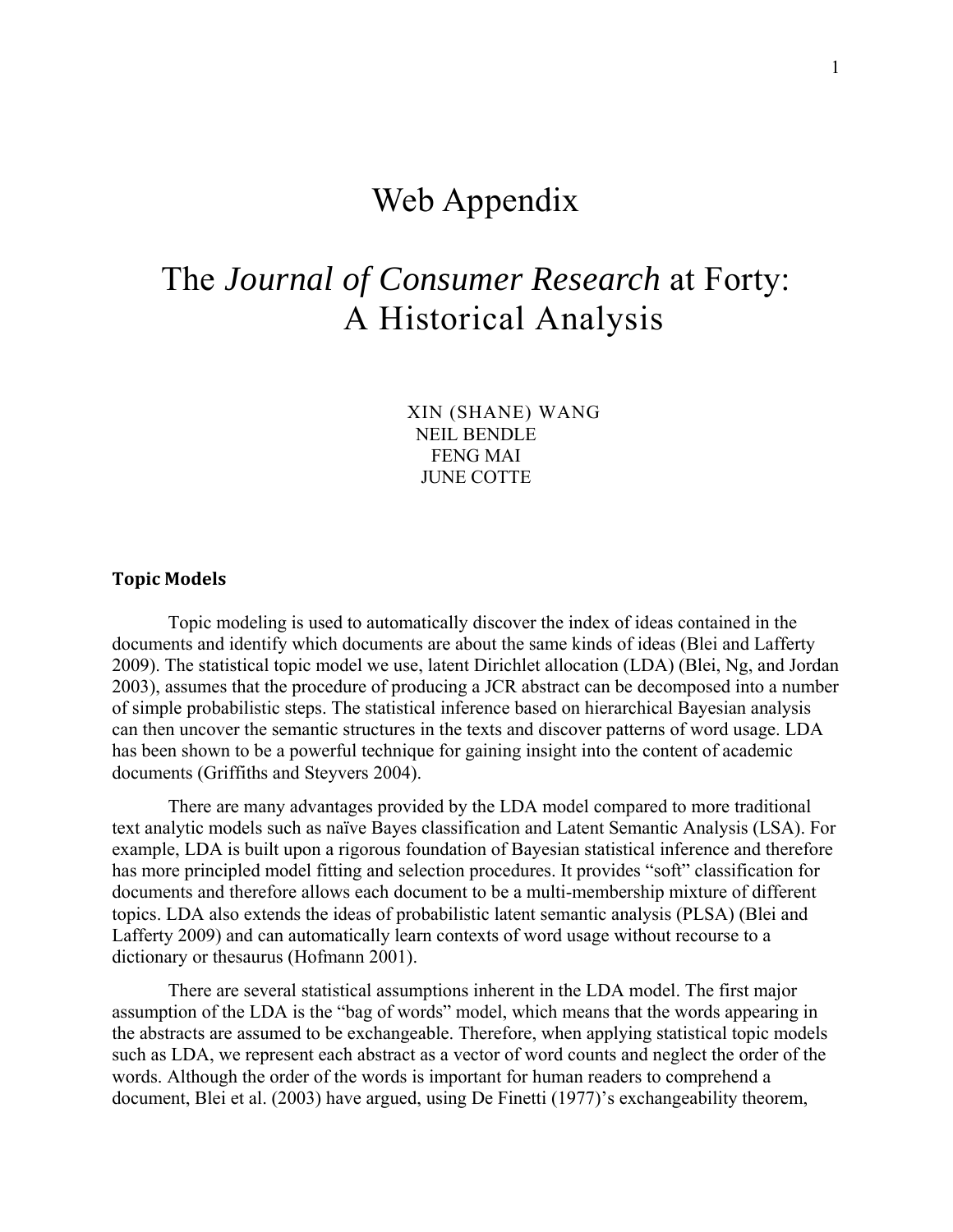that this simple representation can result in computationally efficient methods while preserving semantic themes in the collection of documents.

Given the "bag of words" assumption, the LDA model further assumes that: 1) words contained in each abstract are generated from a mixture of topics; 2) each topic has a probability distribution over a fixed word vocabulary; 3) the topics are shared by all of the JCR abstracts, but the topic proportions differ across abstracts. Formally, LDA can be described using a generative process. It assumes that there are  $K$  different topics (the parameter  $K$  can be chosen using model selection techniques) and the vocabulary size is  $V$ . Each topic is associated with a Dirichlet distribution over all words in the vocabulary with parameters  $\beta$ . For all topics  $k \in 1...K$  the process first draws a vocabulary mixture  $\phi_k$  for the topic from Dirichlet ( $\beta$ ). Then, each JCR abstract  $m \in 1 \dots M$  is assumed to be produced from the following generative process:

- 1. Sample length of the abstract  $N_m$  from a Poisson distribution with parameter  $\xi$ .
- 2. Sample topic proportions  $\boldsymbol{\theta}_m$  from a Dirichlet distribution with parameters  $\boldsymbol{\alpha}$ .
- 3. For each of the  $n \in 1...N$  words in m:
	- a. Sample a topic assignment  $z_{m,n}$  from Multinomial  $(\theta_m)$ , where  $z_{m,n}$  is a topic index between  $1 \dots K$ .
	- b. Choose a word  $w_{m,n}$  from Multinomial  $(\phi_{z_{m,n}})$ .

The objectives of topic modeling can be viewed as reversing the above generative process using Bayesian inference (Blei 2012). We wish to infer the topic mixture of each abstract  $\theta_m$ , and the word distributions of each topic  $\phi_k$ . The former parameters indicate which topic(s) are covered in a given abstract, while the latter parameters tell us the representative words for each topic. Researchers have developed approximate inference algorithms such as Gibbs sampling (Steyvers and Griffiths 2006) and variational methods (Blei et al. 2003; Teh, Newman, and Welling 2006) as exact inference is intractable for the model. Heinrich (2005) presents a detailed discussion of various parameter estimation methods for LDA.

# **Implementation**

We downloaded the abstracts of the 1875 JCR articles from JSTOR Data for Research (dfr.jstor.org). We completed sentence and word segmentation, part-of-speech (POS) tagging, and word lemmatization using Stanford CoreNLP (Manning et al., 2014).

We used the Stanford Topic Modeling Toolbox (ver. 0.4.0) developed and distributed by the Stanford Natural Language Processing Group (Ramage et al. 2009) for the inference task. To account for the power-law of word usage, and avoid the domination of common words across topics (McCallum, Mimno, and Wallach 2009), we excluded common stopwords. In addition, we excluded the top 40 most frequent words, outside of the stopwords list, that are most common in the JCR abstracts. These words include methodology related words such as *examine*, *method* and *study*, and words that are less topic-specific but are widely used in many topics such as *behavior*, *brand*, and *people*. We take these preprocessing steps to reduce noise and improve the interpretability of the resulting topics. A robustness check was performed by fitting the model without excluding these words and the analysis resulted in qualitative similar topics.

We used the collapsed variational Bayes (CVB0) approximation outlined in Asuncion et al. (2009) to approximate the posterior distribution. Two hyperparameters  $\alpha$  and  $\beta$  in the LDA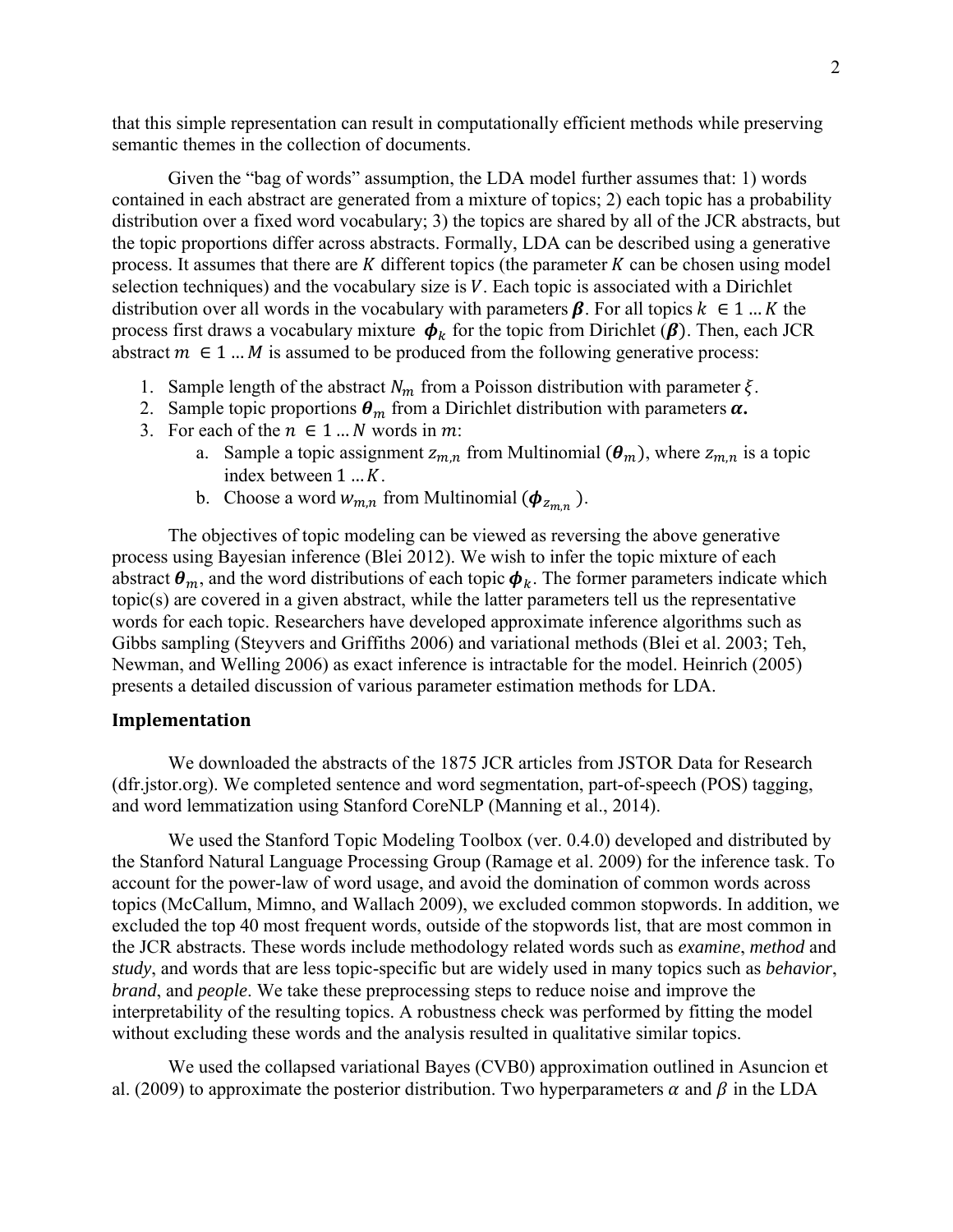model control the smoothing for document-topic distributions and topic-term distributions respectively. A smaller  $\beta$  generates more fine-grained topics and a smaller  $\alpha$  tends to assign fewer topics to a document. We used  $\beta = 0.01$  and  $\alpha = 50/K$  following the recommendation of Griffiths and Steyvers  $(2004)^1$ . The optimal number of topics K was chosen to minimize perplexity, a widely-used performance metric that gives useful characterization of the predictive quality of a language model and correlates with other measures well (Asuncion et al. 2009). More specifically, we trained LDA models with  $K = 2$  to 24 on half of the data with 2,000 iterations of CVB0 algorithm and evaluated the perplexity on the other half of the data. We chose  $K = 16$  because it offered the minimal perplexity on the test set (Figure 1). The final results presented in the paper were produced using 10,000 iterations of the CVB0 algorithm with  $K = 16$  on all the data.



Figure 1. Perplexity as a function of number of topics

Lastly, we estimated the consumer research topics distribution over time using the Hall model (Hall, Jurafsky, and Manning. 2008), in which *post hoc* calculations are performed based on the observed probability of topics over the years. The Hall model is non-restrictive on the overall trend of the topics and thus offers the flexibility needed for our exploratory analysis. The empirical probability that an arbitrary abstract d written in year  $\nu$  was about topic z is:

$$
\widehat{p}(z|y) = \sum_{d:t_d=y} \widehat{p}(z|d)p(d|y)
$$

where  $\hat{p}(z|d)$  is the estimated document-topic distribution, and  $p(d|y)$  is the proportion of the articles written in year  $y$ .

 $1 \alpha$  and β are parameter vectors for Dirichlet distribution. We follow the convention of using symmetric Dirichlet priors, i.e., each entry is the same scalar.